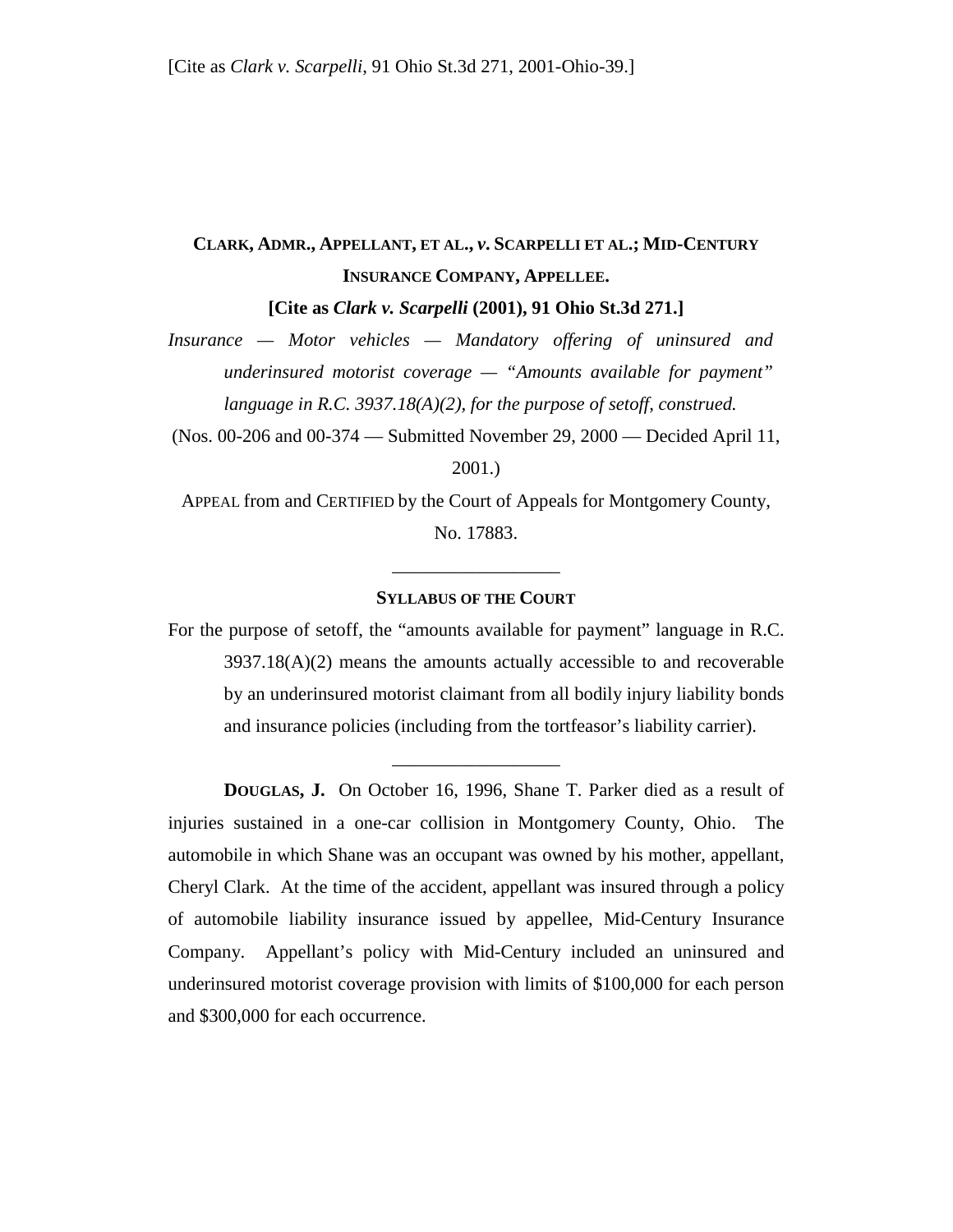On January 24, 1997, in the Court of Common Pleas of Montgomery County, appellant filed a cause of action individually and as administrator of her son's estate.<sup>1</sup> In the complaint, appellant sought wrongful death damages pursuant to R.C. Chapter 2125 on behalf of herself and other statutory wrongful death beneficiaries. The complaint also included a survival claim on behalf of Shane's estate and a declaratory judgment action against appellee seeking underinsured motorist benefits.

 On December 23, 1998, the trial court entered its decision granting in part and denying in part appellee's motion for summary judgment. The trial court found that reasonable minds could only conclude that James Scarpelli, the alleged tortfeasor, was the driver of the vehicle at the time of the accident. The tortfeasor's liability carrier subsequently settled with appellant for the \$100,000 per person limit and appellant dismissed all claims against tortfeasor Scarpelli. Relevant to the matters before this court, the trial court held that appellant and the other wrongful death beneficiaries were not entitled to underinsured motorist benefits because a provision of the Mid-Century policy unambiguously reduced all claims arising out of the death of one person to the single, "each person" policy limit of \$100,000. The trial court therefore held that since the each-person policy limit of the Mid-Century policy matched the per-person limit of the tortfeasor's automobile liability policy, underinsured motorist benefits were not available.

 Appellant appealed the trial court's judgment to the Montgomery County Court of Appeals. The court of appeals primarily focused on two specific issues raised by the parties. The first issue concerned the parties' conflicting interpretations of the setoff language in R.C. 3937.18(A)(2), specifically the meaning of the "amounts available for payment" language set forth in the statute. Before the court of appeals, appellant argued that the phrase "amounts available

-

<sup>1.</sup> Shane's father, Richard Parker, was also named a plaintiff.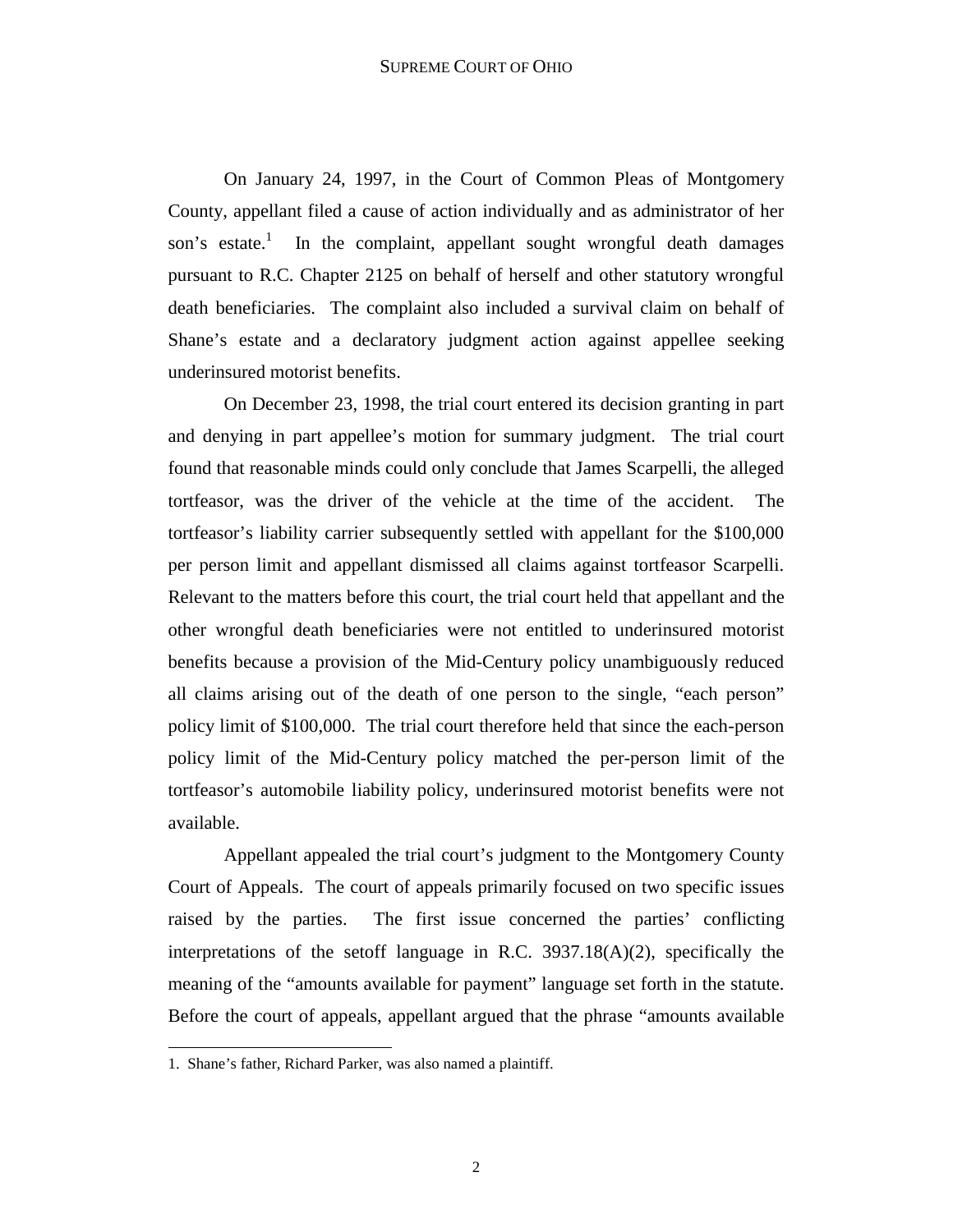for payment" means the amount "actually available" for payment from the tortfeasor. In contrast, appellee contended that the phrase requires a policy-limitto-policy-limit comparison and if the tortfeasor's liability limits are the same as the underinsured motorist coverage limits, then no recovery is available. The second issue involved whether the language of the Mid-Century policy purporting to limit all wrongful death beneficiary claims to the single each-person limit is unambiguous and thus valid or ambiguous and thus invalid.

 In regard to the first issue, the court of appeals decided in favor of appellant and held, in effect, that if the actual amount available under the tortfeasor's liability policy to each insured is less than the Mid-Century underinsured motorist coverage limit, the insureds should recover the difference up to the total of the appropriate limit of coverage. The court of appeals noted that comparing the amount actually received from the tortfeasor with the limits of the insureds' underinsured motorist coverage, instead of a limits-to-limits comparison, is "the only interpretation of R.C. 3937.18(A)(2) which comports with statutory public policy."

 On the second question, the court of appeals considered whether each wrongful death beneficiary was entitled to recover for his or her individual claims under the separate, each-person limit of the Mid-Century policy up to the maximum \$300,000 each-occurrence limit, or whether all claims were restricted to the \$100,000 each person limit. An aggregate total of \$100,000 had been received and distributed among the four wrongful death beneficiaries, each receiving less than the each-person underinsured motorist coverage limit. In resolving this issue, the court of appeals found that the language of the Mid-Century policy clearly and unambiguously restricted all wrongful death claims to the single each-person limit. Thus, the amount recovered from the tortfeasor's liability carrier, \$100,000, was set off against the each-person limit of underinsured motorist coverage of the Mid-Century policy, \$100,000, thereby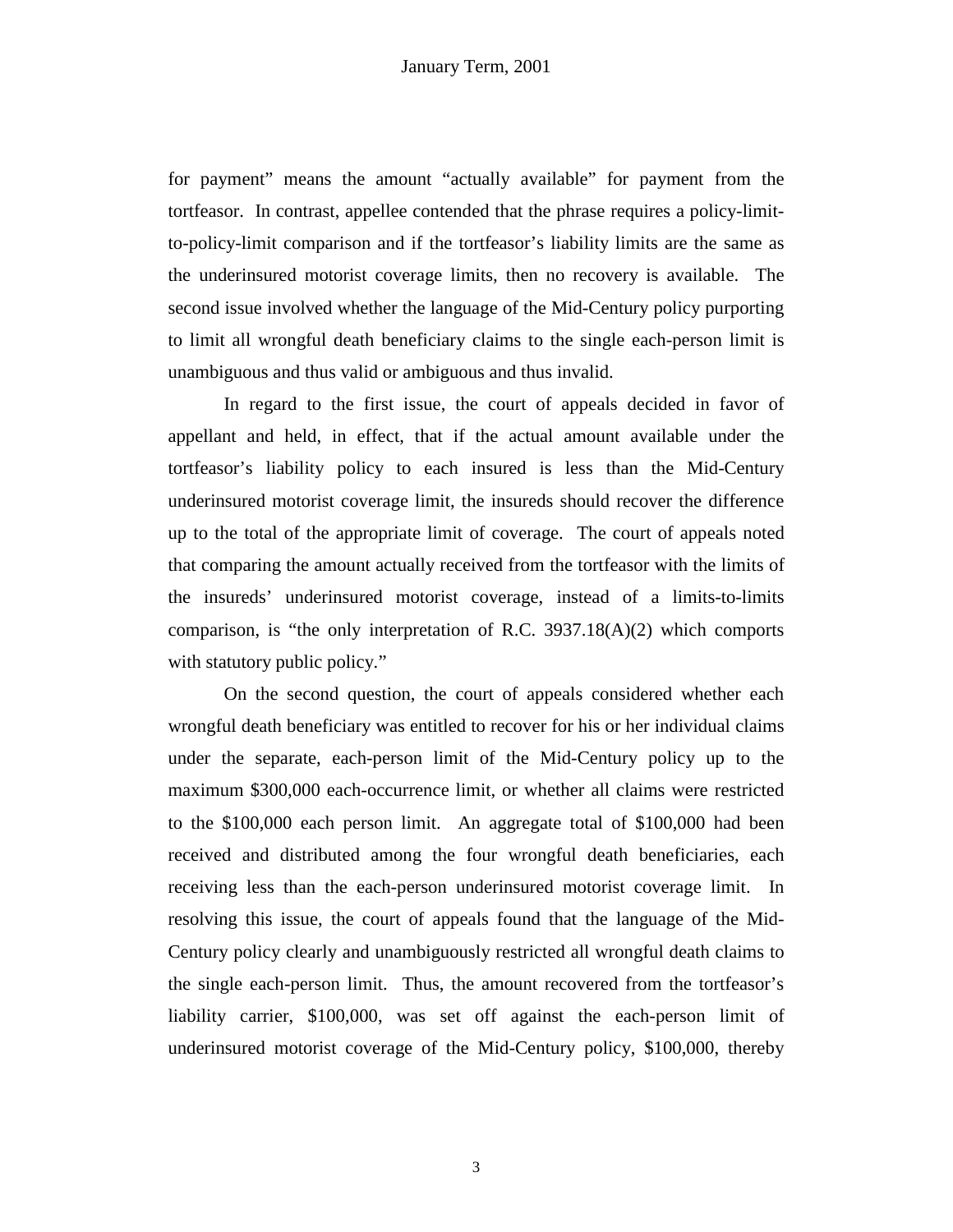precluding Shane's wrongful death beneficiaries access to underinsured motorist benefits.

 Thereafter, appellant filed a motion requesting the court of appeals to certify its decision as in conflict with the Fifth District Court of Appeals' decision in *Farmers Ins. of Columbus, Inc. v. Atkinson* (Oct. 29, 1992), Stark App. No. CA-8931, unreported, 1992 WL 318886. The court of appeals agreed and entered an order certifying a conflict.

 This cause is now before this court upon our determination that a conflict exists (case No. 00-374) and upon the allowance of a discretionary appeal (case No. 00-206).

 On October 20, 1994, the General Assembly enacted Am.Sub.S.B. No. 20 ("S.B. 20"), which effectuated changes to R.C. 3937.18, that section of the Revised Code providing for the mandatory offering of uninsured and underinsured motorist coverage. 145 Ohio Laws, Part I, 204, 240. R.C. 3937.18(A)(2), as amended by S.B. 20, provided<sup>2</sup>:

 "Underinsured motorist coverage, which shall be in an amount of coverage equivalent to the automobile liability or motor vehicle liability coverage and shall provide protection for an insured against loss for bodily injury, sickness, or disease, including death, suffered by any person insured under the policy, where the limits of coverage available for payment to the insured under all bodily injury liability bonds and insurance policies covering persons liable to the insured are less than the limits for the insured's uninsured motorist coverage. Underinsured motorist coverage is not and shall not be excess insurance to other applicable liability coverages, and shall be provided only to afford the insured an amount of protection not greater than that which would be available under the

 $\overline{a}$ 

<sup>2.</sup> There have been two subsequent amendments to R.C.  $3937.18(A)(2)$  since the enactment of S.B. 20. See 147 Ohio Laws, Part II, 2373; 2000 Sub.S.B. No. 267, effective September 21, 2000. However, those changes were relatively minor, and the language of R.C. 3937.18(A)(2) under consideration here has remained unchanged.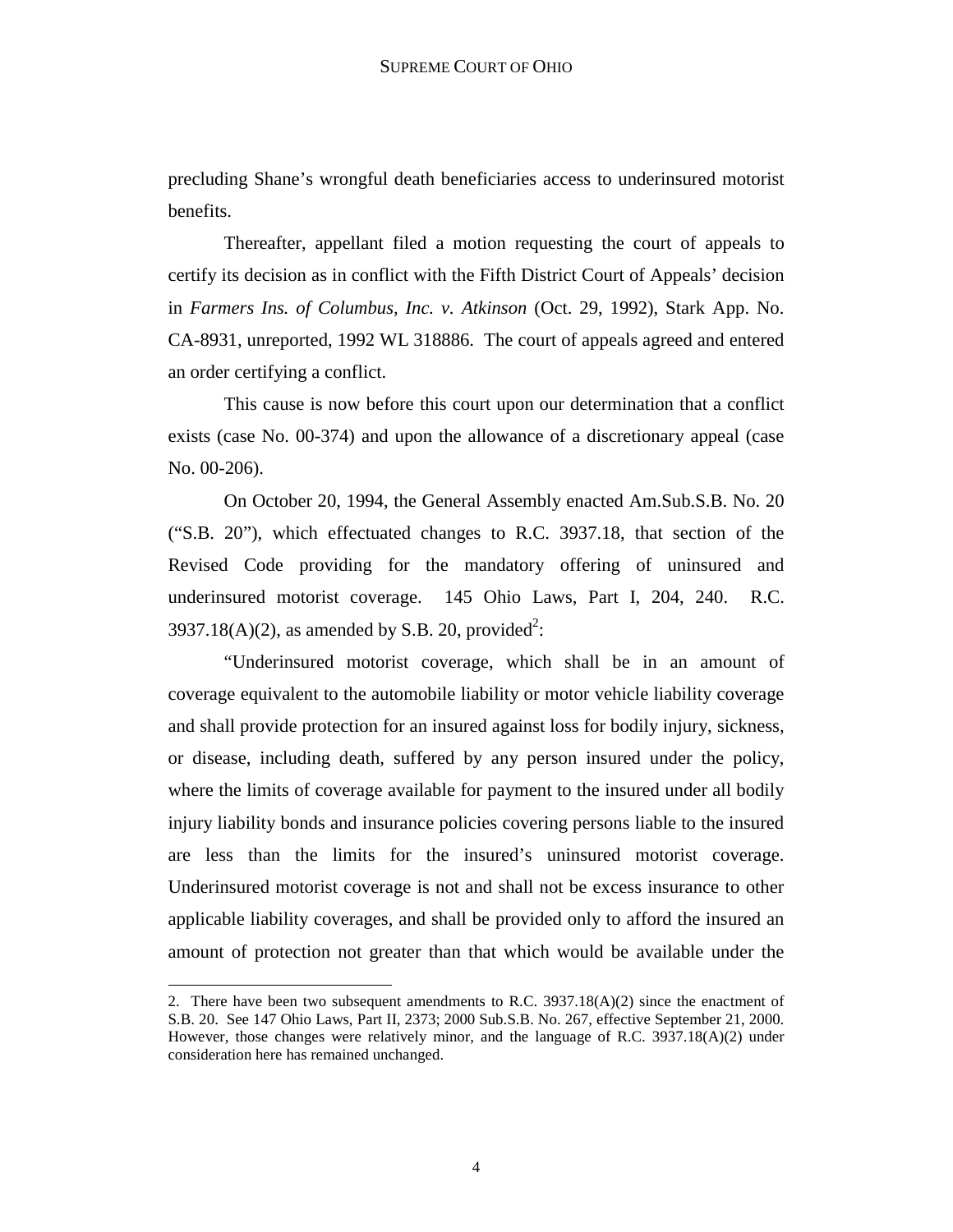insured's uninsured motorist coverage if the person or persons liable were uninsured at the time of the accident. The policy limits of the underinsured motorist coverage shall be reduced by those *amounts available for payment* under all applicable bodily injury liability bonds and insurance policies covering persons liable to the insured." (Emphasis added.) 145 Ohio Laws, Part I, 210-211.

 The first issue that we must address involves the practical application of the setoff provision regarding underinsured motorist coverage in R.C.  $3937.18(A)(2)$ . This setoff provision was amended by S.B. 20 to provide that "[t]he policy limits of the underinsured motorist coverage shall be reduced by those amounts available for payment under all applicable bodily injury liability bonds and insurance policies covering persons liable to the insured." Our consideration of this matter will focus specifically on the "amounts available for payment" language of the statute.

 We begin, as we do in all cases involving statutory construction, by ascertaining the intent of the General Assembly in enacting a statute and giving effect to that intent. *Cochrel v. Robinson* (1925), 113 Ohio St. 526, 149 N.E. 871, paragraph four of the syllabus. "If the meaning of the statute is unambiguous and definite, it must be applied as written and no further interpretation is necessary." *State ex rel. Savarese v. Buckeye Local School Dist. Bd. of Edn.* (1996), 74 Ohio St.3d 543, 545, 660 N.E.2d 463, 465. In order to determine the intent of the General Assembly in enacting legislation the court must give effect to the words used in the statute. *Bernardini v. Conneaut Area City School Dist. Bd. of Edn.*  (1979), 58 Ohio St.2d 1, 4, 12 O.O.3d 1, 3, 387 N.E.2d 1222, 1224. However, where the words of the statute are ambiguous, a court is charged with construing the language in a manner that reflects the intent of the General Assembly. *Cochrel,* 113 Ohio St. 526, 149 N.E. 871, paragraph four of the syllabus*.*

 A statute is ambiguous when its language is subject to more than one reasonable interpretation. *State v. Jordan* (2000), 89 Ohio St.3d 488, 492, 733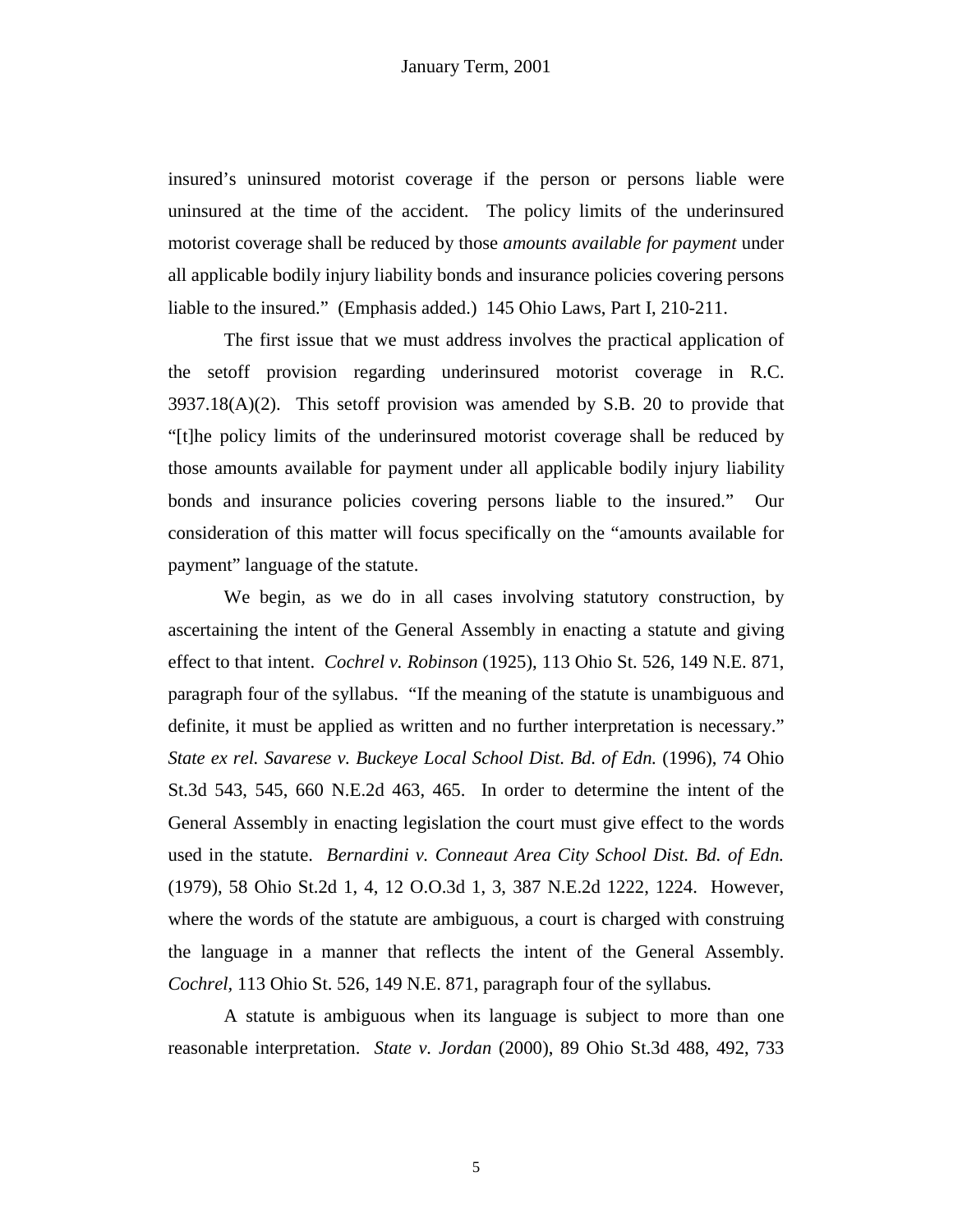N.E.2d 601, 605. Initially, we note that the phrase "amounts available for payment" is not defined in R.C. 3937.18. Since the enactment of S.B. 20 on October 20, 1994, much confusion has surrounded R.C. 3937.18. Predictably, and perhaps unavoidably, the General Assembly's promulgation of S.B. 20 has spawned an increasing amount of litigation involving uninsured and underinsured motorist coverage. The changes to R.C.  $3937.18(A)(2)$  brought about by S.B. 20 have resulted in conflicting interpretations by various trial and appellate courts throughout Ohio, leading to a state of uncertainty among insurers and insureds concerning underinsured motorist coverage. Here, the statutory language at issue is susceptible of at least two conflicting interpretations. The arguments raised in this matter are a testament to the resultant confusion surrounding the statutory language. Thus, we must delve further into the intent of the General Assembly in enacting S.B. 20.

 Accordingly, we must now look beyond the words of the statute and construe R.C. 3937.18( $A$ )(2), as amended by S.B. 20, in a manner that reflects the purpose of the General Assembly. *Cochrel*, 113 Ohio St. 526, 149 N.E. 871, paragraph four of the syllabus. We are guided by the rule that when a statute is ambiguous, the court, in determining the intent of the General Assembly, may consider the objective of the statute and the consequences of any particular construction. R.C. 1.49(A) and (E). Moreover, R.C. 3937.18 is remedial legislation. *Stanton v. Nationwide Mut. Ins. Co.* (1993), 68 Ohio St.3d 111, 113, 623 N.E.2d 1197, 1199. We, therefore, must construe the statute liberally to give effect to its legislative purpose. R.C. 1.11; *Curran v. State Auto. Mut. Ins. Co.*  (1971), 25 Ohio St.2d 33, 38, 54 O.O.2d 166, 169, 266 N.E.2d 566, 569.

 In *James v. Michigan Mut. Ins. Co.* (1985), 18 Ohio St.3d 386, 18 OBR 440, 481 N.E.2d 272, disapproved on other grounds in *Cole v. Holland* (1996), 76 Ohio St.3d 220, 667 N.E.2d 353, the court discussed the motivation behind the General Assembly's adoption of mandatory underinsured motorist coverage,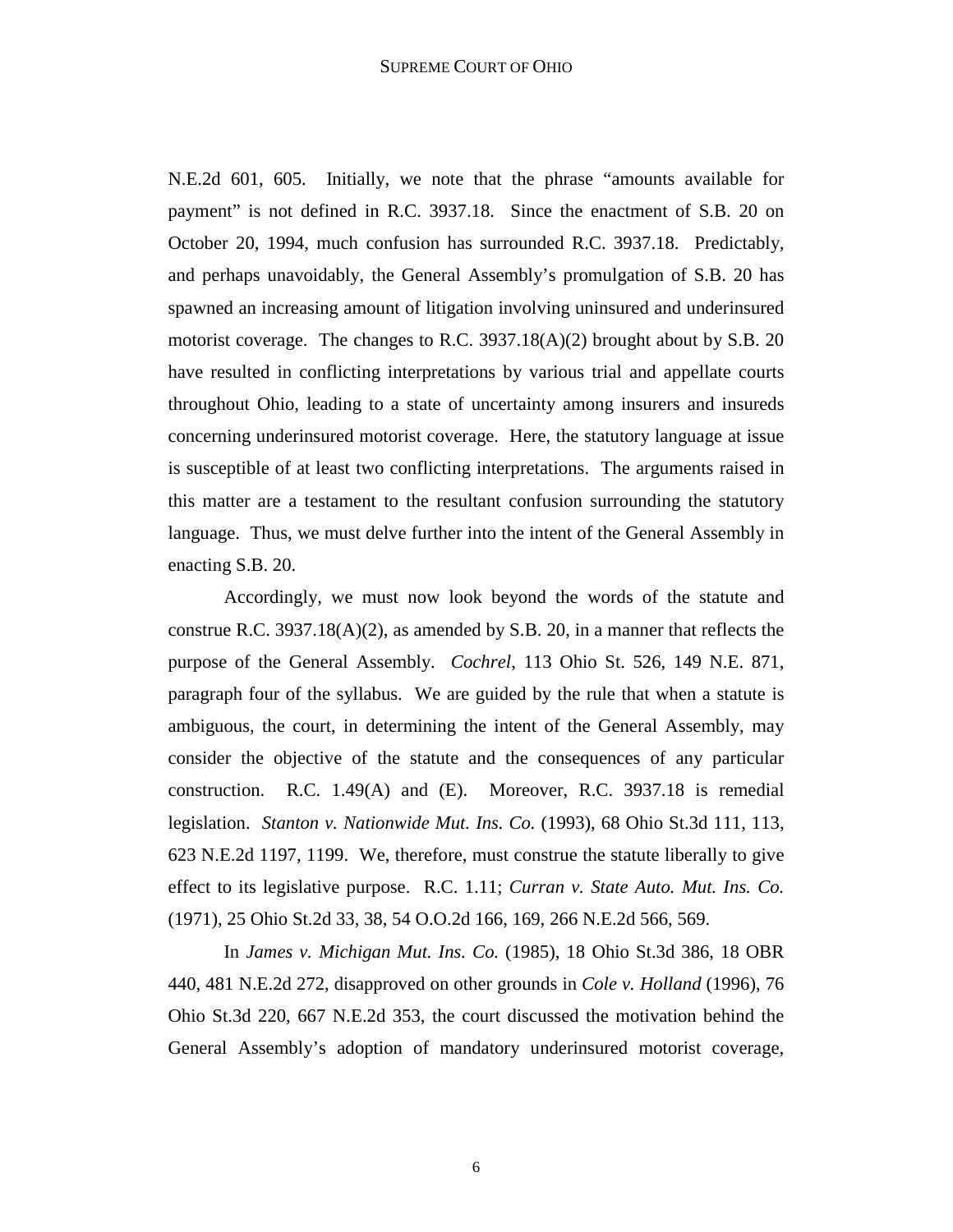which was found at that time in former R.C. 3937.181. See 138 Ohio Laws, Part I, 1459. "Underinsured motorist coverage was first required by statute after the legislature discovered the 'underinsurance loophole' in *uninsured* motorist coverage—*i.e.,* persons injured by tortfeasors having extremely low liability coverage were being denied the same coverage that was being afforded to persons who were injured by tortfeasors having *no* liability coverage. Thus, the original motivation behind the enactment of [former] R.C. 3937.181(C) was to assure that persons injured by an underinsured motorist would receive at least the same amount of total compensation that they would have received if they had been injured by an uninsured motorist." (Emphasis *sic*.) *James*, 18 Ohio St.3d at 389, 18 OBR at 443, 481 N.E.2d at 274-275. In discussing the issue of setoff, we held that "[a]n insurer may apply payments made by or on behalf of an underinsured motorist as a setoff directly against the limits of its underinsured motorist coverage, so long as such setoff (1) is clearly set forth in the terms of the underinsured motorist coverage and (2) *does not lead to a result wherein the insured receives a total amount of compensation that is less than the amount of compensation that he would have received if he had been injured by an uninsured motorist*." (Emphasis added.) *Id.* at paragraph two of the syllabus.

 We reiterated that position regarding underinsured and uninsured motorist coverage in *Cincinnati Ins. Co. v. Phillips* (1990), 52 Ohio St.3d 162, 165, 556 N.E.2d 1150, 1153, when we concluded that "it would make no sense for this court to reach the absurd result that an injured party is better off when struck by an uninsured tortfeasor than by a person who possesses liability insurance." Finally, in *Motorists Mut. Ins. Co. v. Andrews* (1992), 65 Ohio St.3d 362, 365, 604 N.E.2d 142, 145, construing former R.C. 3937.18(A)(2) in light of the General Assembly's purpose in enacting the statute, we emphasized that "the well-reasoned public policy behind requiring underinsured motorist coverage is to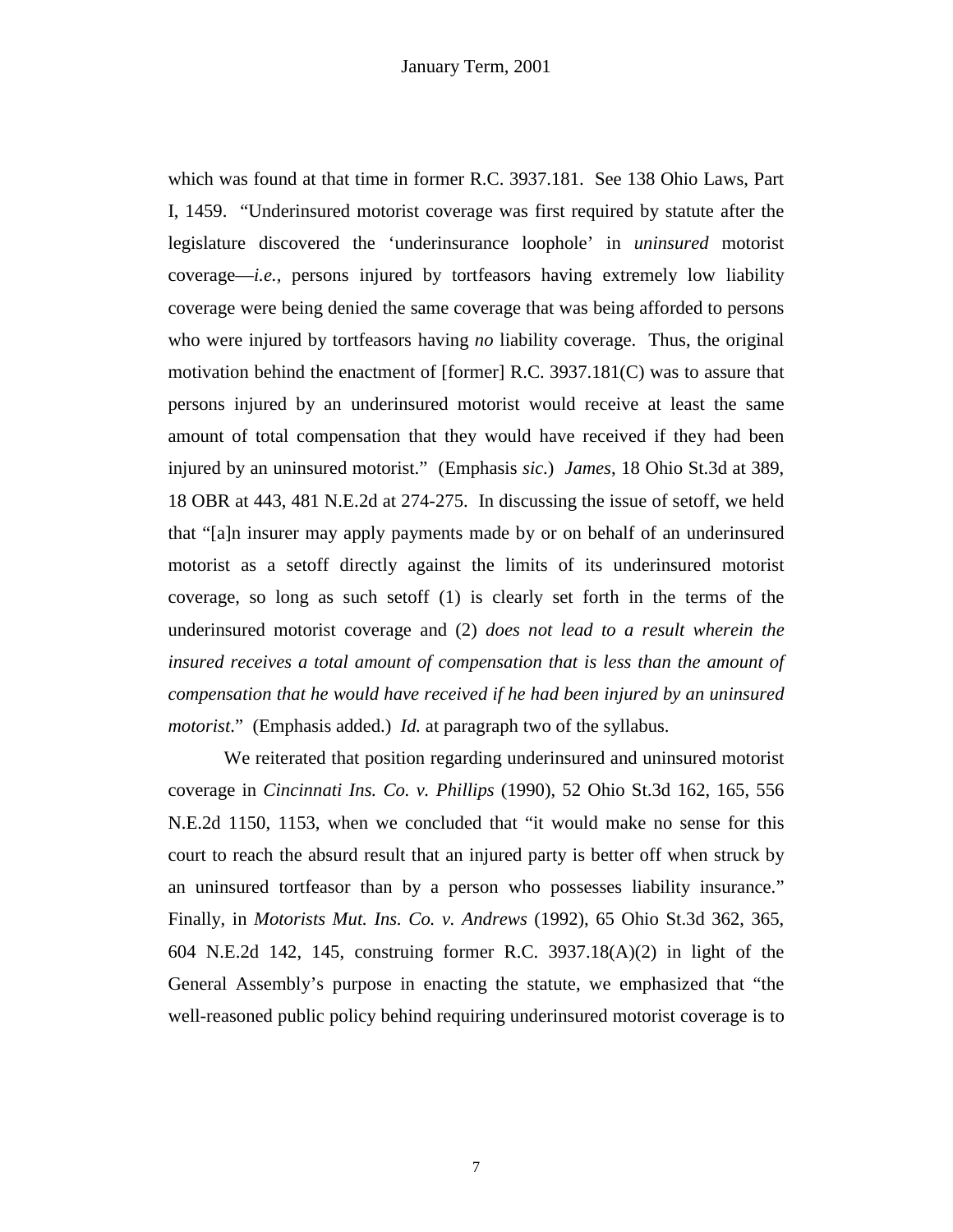assure that an injured person receive at least the same amount of compensation whether the tortfeasor is insured or uninsured."

 It is clear that underinsured motorist coverage, as described in R.C. 3937.18(A)(2) as amended by S.B. 20, was not intended to be "excess insurance" to the tortfeasor's applicable automobile liability insurance. The language of the statute is unmistakable. The language of R.C. 3937.18(A)(2) also makes clear that the statute was intended to ensure that a person injured by an underinsured motorist should never be afforded greater protection than that which would have been available had the tortfeasor been uninsured.

 As can be gleaned from the public policy behind the enactment of the underinsured motorist statute, as well as the statutory language, the purpose of underinsured (and uninsured) motorist coverage is to treat injured automobile liability policyholders the same whether a tortfeasor is underinsured or uninsured. It is apparent from the foregoing that the General Assembly intended that when a person carries automobile liability insurance and that person is injured in an accident by an uninsured or underinsured tortfeasor, the insured policyholder may be compensated up to the limits of his or her applicable uninsured/underinsured motorist coverage for any losses sustained.

 Based on this premise, we construe the "amounts available for payment" language in R.C.  $3937.18(A)(2)$ , as amended by S.B. 20, as requiring a comparison between the amounts that are actually accessible to the injured claimant from the tortfeasor's automobile liability insurance carrier and the injured claimant's own underinsured motorist coverage limits. The phrase "amounts available for payment" means just that. In other words, it means those amounts the insured actually recovers from a tortfeasor whose liability policy is subject to the claim of the insured and also to the claims of other injured persons. For the reasons stated throughout this opinion, we find that this construction is supported by the statutory language and prior decisions of this court regarding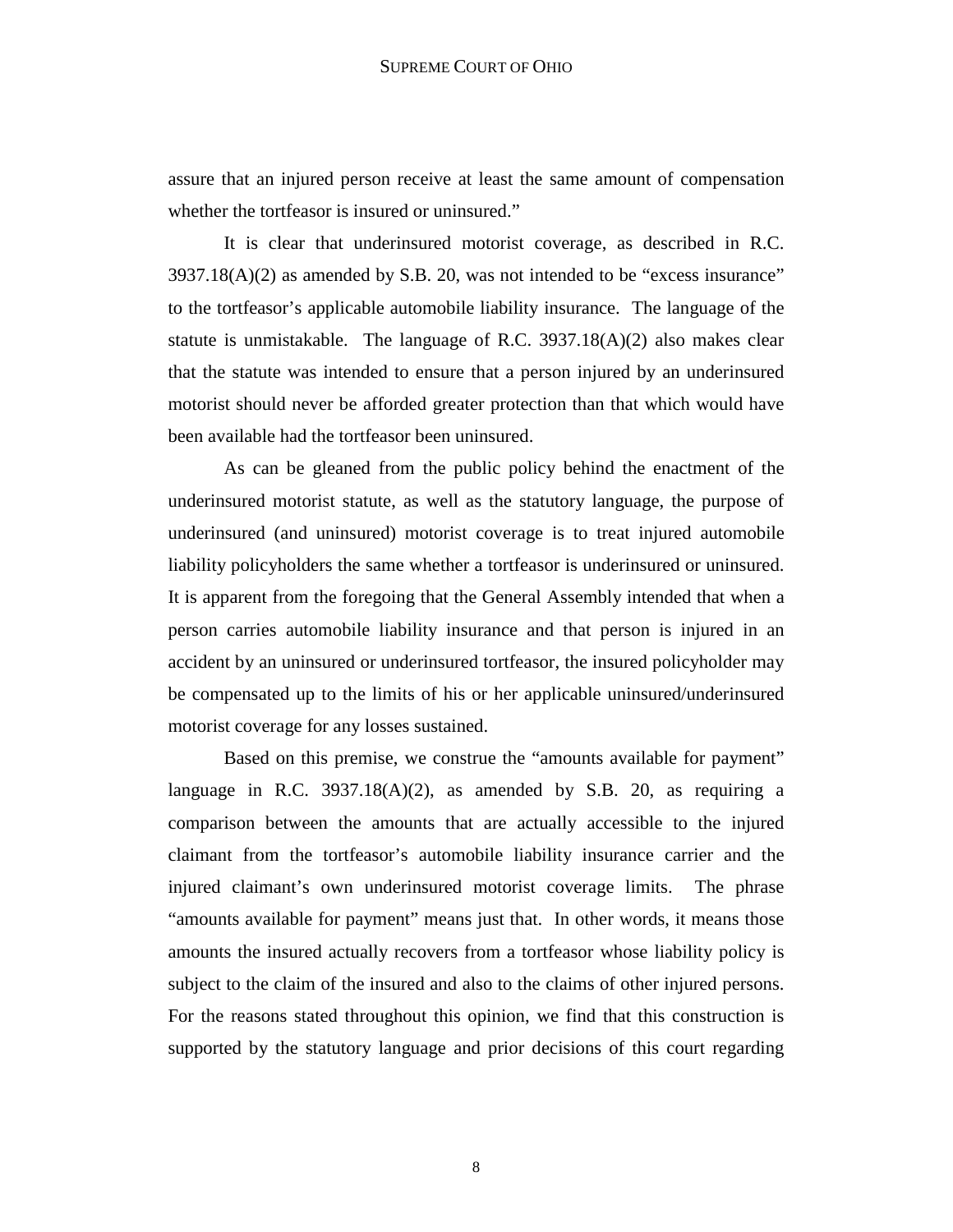R.C. 3937.18(A)(2), and, we believe, is the only interpretation that truly reflects the public policy behind the adoption of mandatory underinsured motorist coverage in this state.

 In 1992, this court decided the case of *Motorists Mut. Ins. Co. v. Andrews,* 65 Ohio St.3d 362, 604 N.E.2d 142*.* In *Andrews,* the court considered the application of underinsured motorist coverage in a situation similar to the case at bar, involving multiple claimants. In *Andrews,* the question before the court was "whether underinsured motorist coverage is available to an insured where the tortfeasor's policy limit is greater than the insured's policy limits but the claims of multiple claimants have resulted in undercompensation of the insured's injuries." *Id.* at 364, 604 N.E.2d at 144. We held in *Andrews* that "[w]hen determining whether a motorist is underinsured within the meaning of [former] R.C. 3937.18(A)(2), the *amount actually available for payment* under the tortfeasor's liability insurance policy must be compared with the insured's underinsured motorist coverage limits. If the amount available for payment is less than the insured's underinsured policy limits, then the insured is entitled to underinsured motorist coverage." (Emphasis added.) *Id*. at syllabus.

 In *Andrews* we rejected a comparison-of-the-limits approach where "the claims of multiple claimants result in reduction of the amount *available for payment* to the insured below the underinsured motorist limits." (Emphasis *sic*.) *Id.* at 365-366, 604 N.E.2d at 145. In so doing, the court determined that "the clear language of [former] R.C. 3937.18(A)(2) requires a comparison between the amount actually available for payment to an insured and the policy limits of the insured's underinsured motorist coverage. The operative language of [former] R.C. 3937.18(A)(2) states that '[u]nderinsured motorist coverage  $* * *$  shall provide protection \* \* \* where the limits of coverage available for payment to the insured \* \* \* are less than the limits for the insured's uninsured motorist coverage at the time of the accident. \* \* \*' Reading this statute, in conjunction with the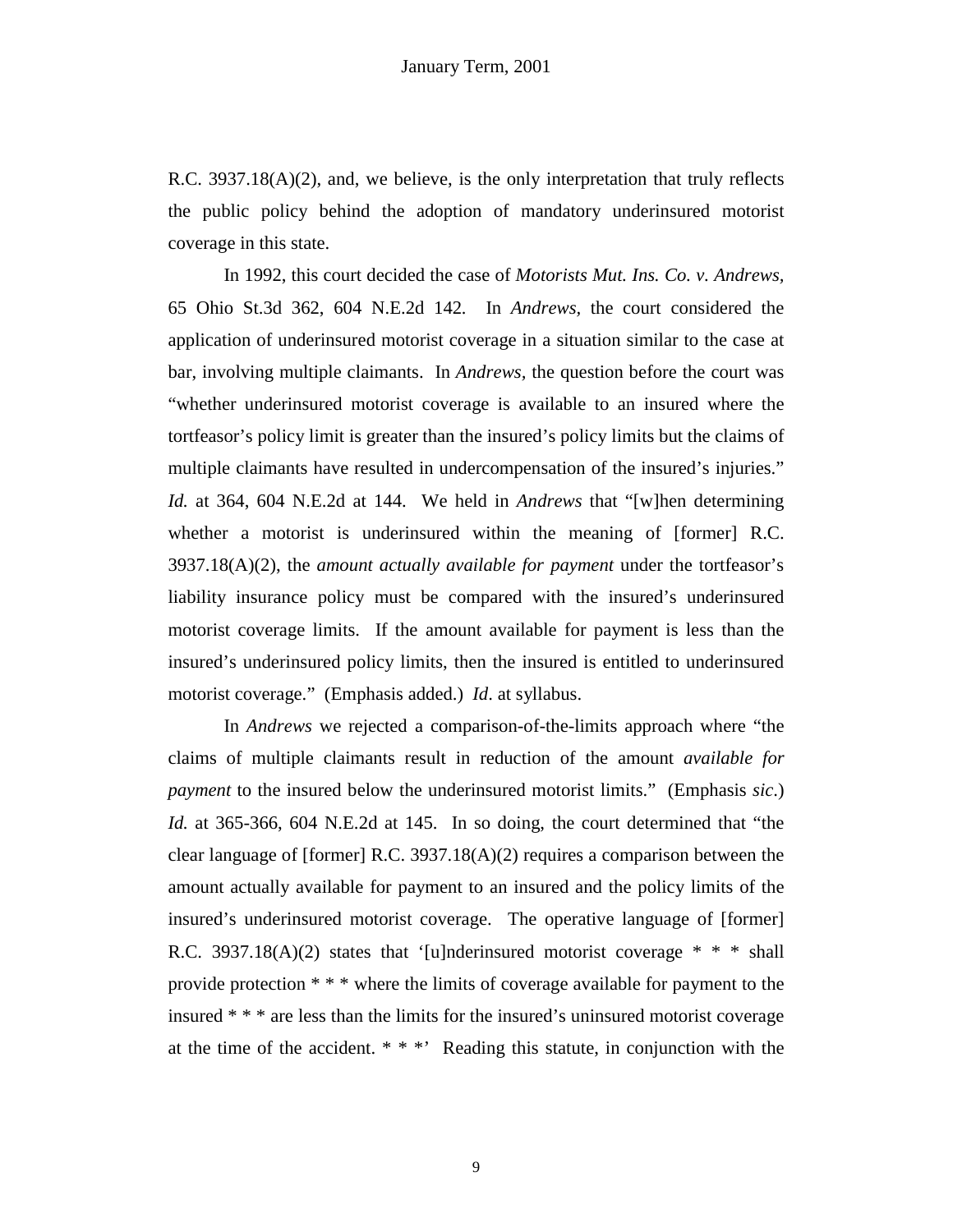public policy behind its adoption, the inescapable conclusion is that, when determining whether a motorist is underinsured, the *amount actually available for payment* under the tortfeasor's policy must be compared with the insured's underinsured motorist coverage limits. If the amount *available for payment* is less than the insured's underinsured policy limits, then the insured is entitled to underinsured motorist coverage. This is the only reading of R.C.  $3937.18(A)(2)$ which can give full effect to the General Assembly's stated intent." (Emphasis *sic.*) *Id.* at 366-367, 604 N.E.2d at 145-146.

 The court, in applying the above rationale to the facts of *Andrews*, concluded that the Andrewses were entitled to underinsured motorist benefits. The court reached this result by first determining the *amount available for payment*, *i.e.,* the amount that was actually available, and could in fact be paid, to the Andrewses from the tortfeasor's automobile liability policy. The court then compared that amount, which was zero dollars after the exhaustion of the tortfeasor's liability limits by payments made to one injured claimant, to the underinsured motorist coverage limits of the Andrewses' policy. *Id.* at 364 and 367, 604 N.E.2d at 144 and 146.

 We realize that the court in *Andrews* did not focus its attention on the question of setoff and instead limited its analysis to certain, specific language in R.C.  $3937.18(A)(2)$  that is not under consideration in this case. In addition, we recognize that our decision in *Andrews* preceded the enactment of S.B. 20 by approximately two years. Moreover, in deciding this matter, we are cognizant of the fact that S.B. 20 eliminated the phrase "amounts actually recovered" from R.C. 3937.18(A)(2) and substituted the phrase "amounts available for payment" when it amended R.C. 3937.18(A)(2). However, the court in *Andrews* did specifically consider the term "amount available for payment," a term virtually identical to that which we are called upon to interpret today.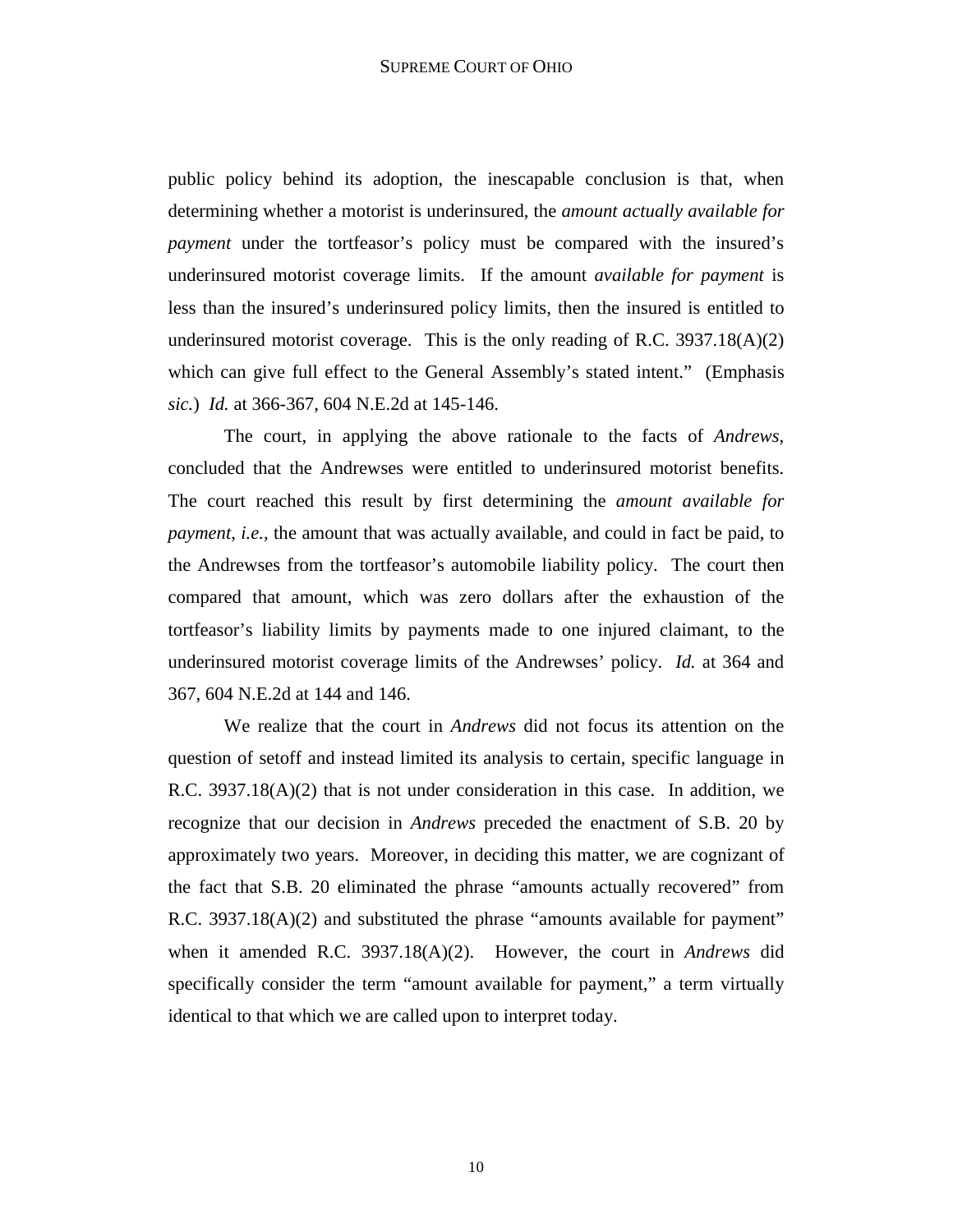It is presumed that the General Assembly is fully aware of any prior judicial interpretation of an existing statute when enacting an amendment. *State ex rel. Huron Cty. Bd. of Edn. v. Howard* (1957), 167 Ohio St. 93, 96, 4 O.O.2d 83, 84, 146 N.E.2d 604, 607. In enacting S.B. 20, the General Assembly chose to adopt the language "amounts available for payment," a phrase that is repeated throughout *Andrews* and interpreted in our decision to mean those amounts actually accessible to and recoverable by the claimant from the tortfeasor's liability policy. Thus, we conclude that the General Assembly was fully advised when the Senators and Representatives chose the language "amounts available for payment."

 Further, if we were to adopt a strict "policy-limits-to-policy-limits" comparison approach we would be creating the potential for the law to treat uninsured and underinsured motorist claimants differently. Had the General Assembly intended such a result there would be no need for the "amounts available for payment" language. The General Assembly could have simply chosen other language, such as "the policy limits of the underinsured motorist coverage shall be reduced by the policy limits under all applicable bodily injury liability bonds and insurance policies covering persons liable to the insured." Of course such an approach would be inequitable and would defeat, rather than advance, the public policy reasons, set forth by the General Assembly in the statute itself, for adopting mandatory underinsured motorist coverage.

 The argument might be made that our resolution of *Andrews* was in error. Despite our holding in *Andrews,* some may contend that, through the plain language of R.C. 3937.18 $(A)(2)$ , it was the intent of the General Assembly to provide that underinsured motorist coverage is never available where the limits of the tortfeasor's coverage are equal to or greater than the limits of the underinsured motorist coverage. An additional contention might be that *Andrews* is no longer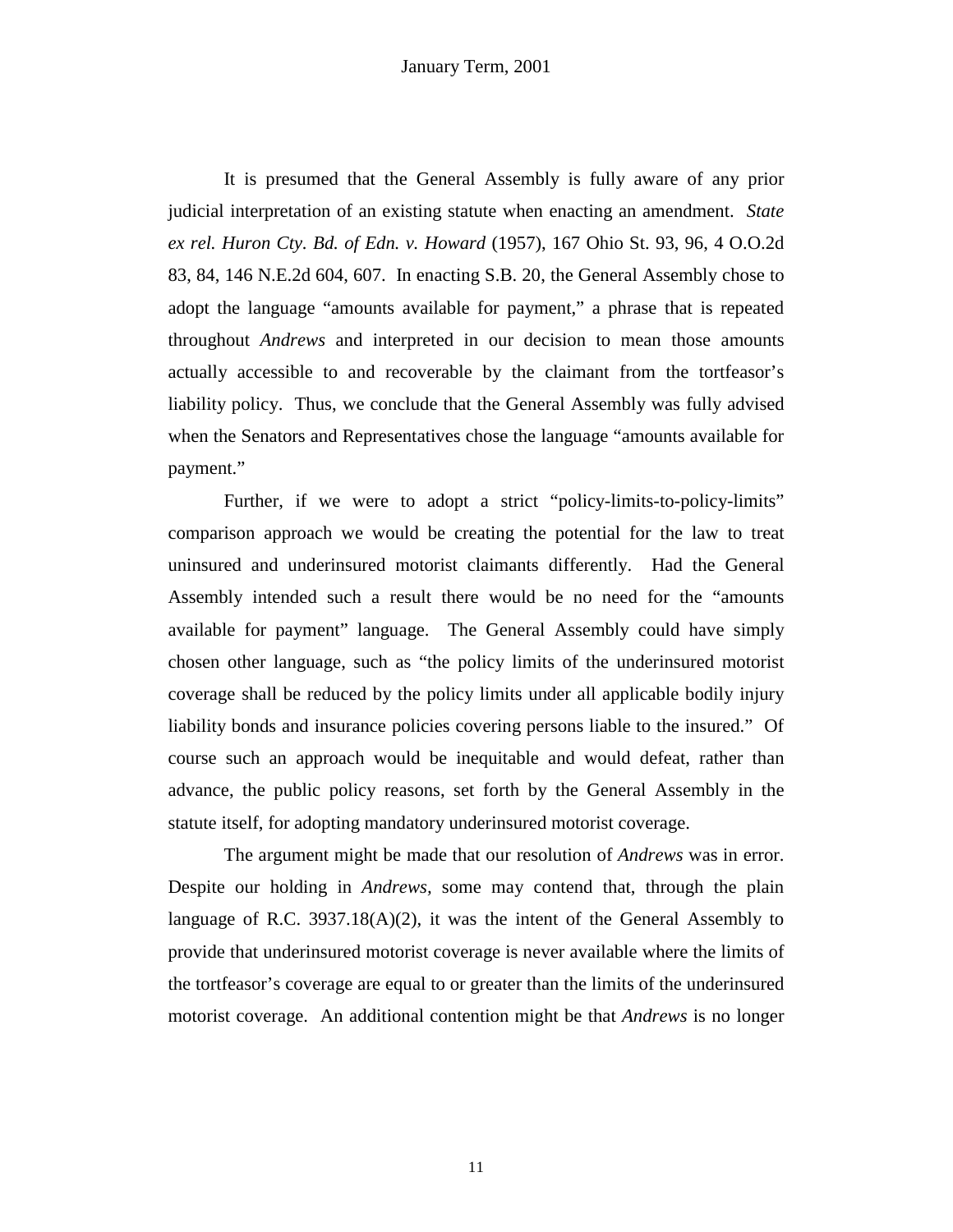good law in light of the S.B. 20 changes to R.C. 3937.18(A)(2). We have considered these arguments and reject them for the following reasons.

 Our decision in *Andrews* completely and properly resolves the issue in this matter. The court in *Andrews* noted that a limits-to-limits comparison approach is proper only in situations where a single claimant is involved. *Id*., 65 Ohio St.3d at 365-366, 604 N.E.2d at 145. Therein lies the distinction. The court, accordingly, determined that in situations where "the claims of multiple claimants result in reduction of the amount *available for payment* to the insured below the underinsured motorist limits," the insured is entitled to underinsured motorist coverage. *Id.* We noted that a strict policy-limits-to-policy-limits approach in situations involving multiple claimants would not give full effect to the public policy behind the General Assembly's enactment of the underinsured motorist statute. *Id*. at 366-367, 604 N.E.2d at 145-146.

 Furthermore, the enactment of S.B. 20 had no effect whatsoever on the validity of our holding in *Andrews.* We find it significant that nowhere in the S.B. 20 amendments to R.C. 3937.18(A)(2), either in the codified or uncodified sections, does the General Assembly indicate any intent, express or implied, to legislatively supersede our decision in *Andrews.* In fact, by adopting virtually the same language, "amounts available for payment," from our decision in *Andrews*, the presumption is that the General Assembly approved of our holding when it enacted the S.B. 20 changes to R.C. 3937.18(A)(2). Thus, *Andrews* is still good law and completely dispositive of the matters before us.

 Of course, and in any event, in construing statutory language, we must proceed under a presumption that, in enacting a statute, the General Assembly intended a "just and reasonable result." R.C. 1.47(C). However, that intention would be utterly destroyed should we adopt a strict "limits to limits" comparison approach. It would be manifestly absurd to interpret the S.B. 20 amendments to R.C. 3937.18(A)(2) as permitting an insurer to offset, against its own insured,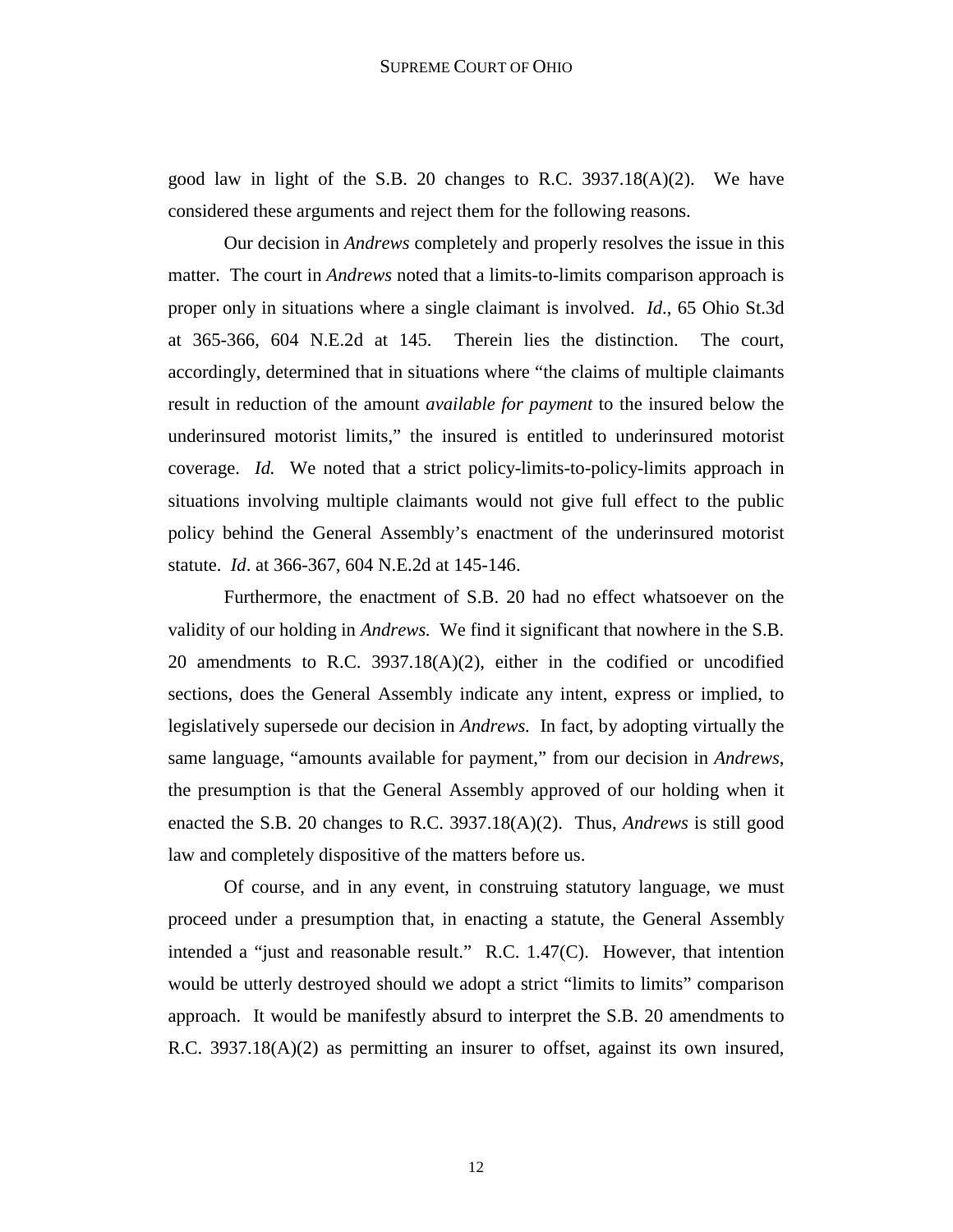those amounts that a tortfeasor's automobile liability insurance carrier has paid to *other* injured parties. In circumstances involving matching limits and multiple claimants, if an insurer were able to set off payments made to injured parties other than its own insureds, in many if not most instances, an insured would receive no compensation from the tortfeasor and would also be unable to collect underinsured motorist benefits. We cannot and do not believe that that is what the General Assembly intended when it enacted R.C.  $3937.18(A)(2)^{3}$ 

-

 If, however, Craig and his passengers had been injured by an *un*insured motorist, each person would have a separate *un*insured motorist claim against his or her own insurer and would

<sup>3.</sup> The emphasis of this section, and the fallacy of a *strict* "limits-to-limits" comparison approach, can perhaps be best demonstrated by the following two examples.

Suppose one person ("Craig") is injured in an automobile accident caused by an insured tortfeasor ("Bob"). Bob has automobile liability insurance with limits of \$100,000 per person and \$300,000 per accident. Craig has provable damages of \$150,000. Craig recovers \$100,000 from Bob's insurer. Craig has automobile liability insurance that includes a provision for uninsured/underinsured motorist coverage with limits of \$100,000 per person and \$300,000 per accident. Pursuant to R.C. 3937.18(A)(2), Craig's automobile liability carrier can "set off" the \$100,000 that Craig received from Bob's automobile liability carrier. Thus, since the tortfeasor's (Bob's) limits and the injured claimant's (Craig's) limits are the same, Craig receives nothing from his underinsured motorist coverage even though his provable damages are \$150,000. This outcome is consistent with the interpretation of the setoff provision and the "amounts available for payment" language of R.C.  $3937.18(A)(2)$ . That is, Craig's underinsured motorist coverage cannot be accessed as "excess insurance" and Craig is not any better or any worse off than if the tortfeasor had been *un*insured as opposed to *under*insured. In either instance, Craig would recover only \$100,000 as compensation for his injuries.

Now suppose that, in addition to Craig, there are three other passengers traveling in Craig's automobile. All four occupants suffer injuries as a result of Bob's negligence and sustain provable damages in excess of \$100,000 each. Each person in Craig's vehicle has separate automobile liability insurance policies that include uninsured/underinsured motorist coverage provisions of \$100,000 per person and \$300,000 per accident. Bob's insurer pays \$300,000, the per-accident limit of liability, to Craig and his three passengers. Thus, assuming equal distribution, each person in Craig's vehicle receives \$75,000.

Suppose that the setoff provision of R.C.  $3937.18(A)(2)$  and the "amounts available for payment" language are interpreted using a strict policy-limits-to-policy-limits comparison approach. In that instance, each passenger's automobile liability insurer would be permitted to set off the \$300,000 per-accident limit of the tortfeasor's policy against the policy limits of each passenger's uninsured/underinsured motorist coverage. Thus, since the tortfeasor's liability policy limits (\$100,000/300,000) equals or exceeds the per-person limits (\$100,000) of each individual's policy, neither Craig nor his three passengers would recover under the provisions of their underinsured motorist coverage. The net effect of permitting each person's insurer to set off the per-accident limit of the tortfeasor's policy is, in this instance, to credit each insurer with the same \$300,000 obtained from the tortfeasor's insurer when, of course, only a total of \$300,000 (not \$1,200,000) was actually distributed to the injured claimants.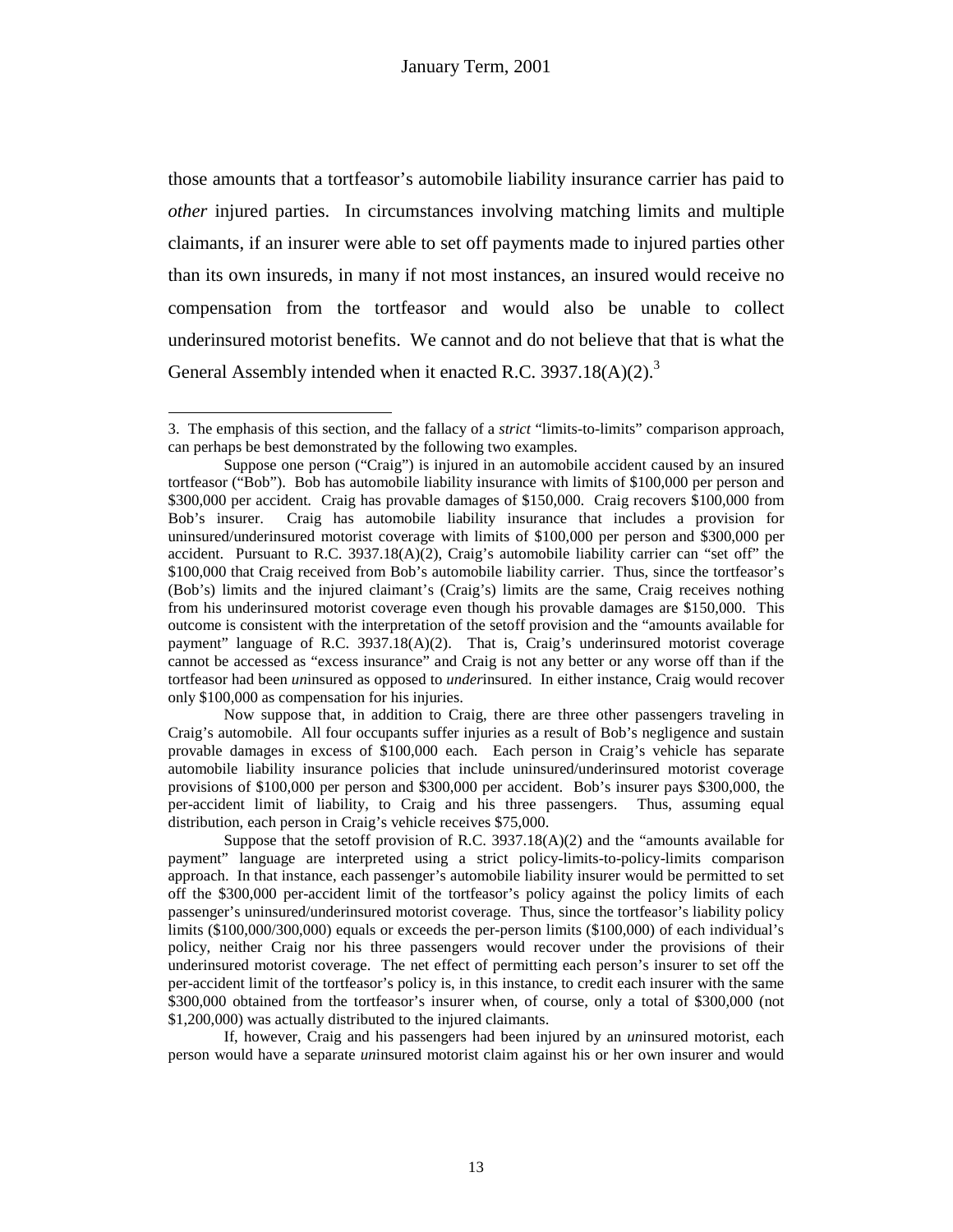Accordingly, we hold that for the purpose of setoff, the "amounts available for payment" language in R.C.  $3937.18(A)(2)$  means the amounts actually accessible to and recoverable by an underinsured motorist claimant from all bodily injury liability bonds and insurance policies (including from the tortfeasor's liability carrier). We, therefore, affirm the well-reasoned judgment of the court of appeals on this issue.

 A final issue remains for our consideration: the court of appeals' certification, and our determination, of the existence of a conflict between two appellate districts. We now proceed to answer the certified question.

The question that has been certified for our consideration is:

 "Does the [policy language quoted below] unambiguously limit [uninsured motorist/underinsured motorist] coverage to a single per-person limit for all wrongful death claims derived from one deceased insured?"

 The insurance policy at issue provides the following with regard to underinsured motorist coverage:

 "The limits of liability shown in the Declarations apply subject to the following:

be able to collect *un*insured motorist benefits up to the \$100,000 per person limit. Thus, comparing the two examples with the stated purpose and intent of R.C. 3937.18( $A$ )(2), Craig and his passengers would certainly be in a better position financially speaking had they been injured by an *un*insured tortfeasor.

Conversely, by interpreting the "amounts available for payment" language in R.C.  $3937.18(A)(2)$  to mean those amounts that each claimant can actually access or recover from the tortfeasor's automobile liability carrier, the result is the same whether Craig and his passengers are injured by an *un*insured tortfeasor or by an *under*insured tortfeasor. Accordingly, where the "amounts available for payment" from the tortfeasor to each occupant is \$75,000, each person in Craig's vehicle could access up to an additional \$25,000 in underinsured motorist benefits from his or her automobile liability carrier with no one person being able to recover more than his or her \$100,000 per-person policy limit. Under this interpretation, the result is the same whether Craig and his passengers are injured by an uninsured tortfeasor or by an underinsured tortfeasor – the result mandated by the General Assembly when it expressed, in the statute, the purpose for enacting the mandatory offering of *under*insured motorist coverage.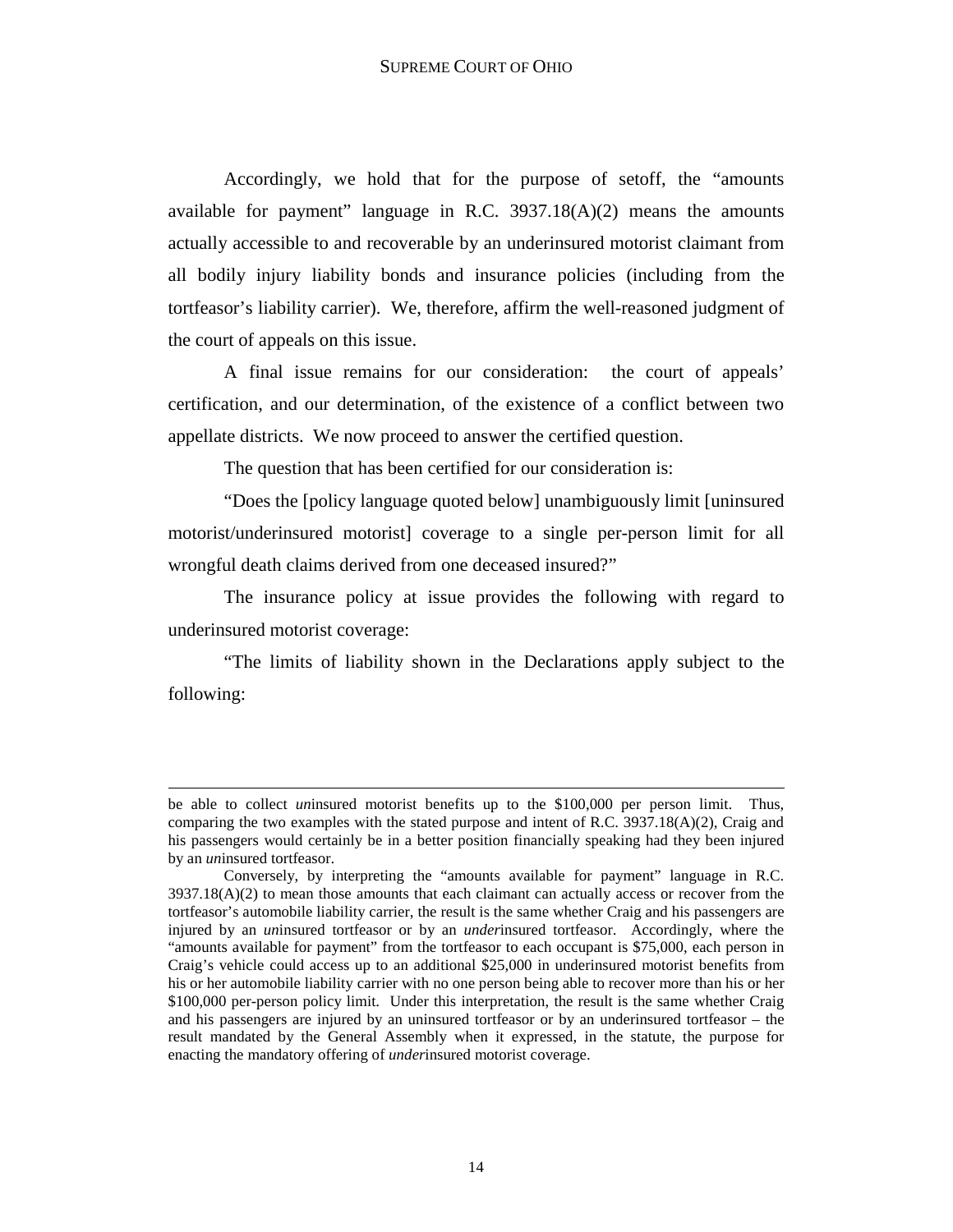"1. The limit for 'each person' is the maximum for bodily injury sustained by any person in any one accident. Any claim for loss of consortium or injury to the relationship arising from this injury shall be included in this limit.

 "2. Subject to the limit for 'each person,' the limit for 'each accident' is the maximum for bodily injury sustained by two or more persons in any one accident.

 "3. Subject to the law of the state of the occurrence, we will pay no more than these maximums regardless of the number of vehicles insured, insured persons, claims, claimants, policies, or vehicles involved in the accident." (Boldface omitted.)

 Mid-Century concedes that appellant and the other statutory wrongful death beneficiaries of decedent Shane Parker are all insureds pursuant to the Mid-Century policy. Mid-Century also acknowledges, in its brief before this court (although appellee's attorney at oral argument seemed to assume a different posture), that pursuant to applicable law each wrongful death beneficiary has a separate, individual claim for uninsured/underinsured motorist coverage.

Pursuant to R.C. 2125.01 and 2125.02(A)(1), in an action for wrongful death, the surviving statutory beneficiaries have the right to recover damages suffered by reason of the wrongful death of the decedent. See *Wood v. Shepard* (1988), 38 Ohio St.3d 86, 89, 526 N.E.2d 1089, 1092, and *Sexton v. State Farm Mut. Auto. Ins. Co.* (1982), 69 Ohio St.2d 431, 23 O.O.3d 385, 433 N.E.2d 555. Further, each statutory wrongful death beneficiary's claim is considered separate and distinct from the claim of the estate, and from each other, pursuant to R.C. 2125.02(A)(1). *Wood v. Shepard* at 90, 526 N.E.2d at 1092.

R.C. 3937.18(H) provides:

 "Any automobile liability or motor vehicle liability policy of insurance that includes coverages offered under division (A) of this section or selected in accordance with division (C) of this section and that provides a limit of coverage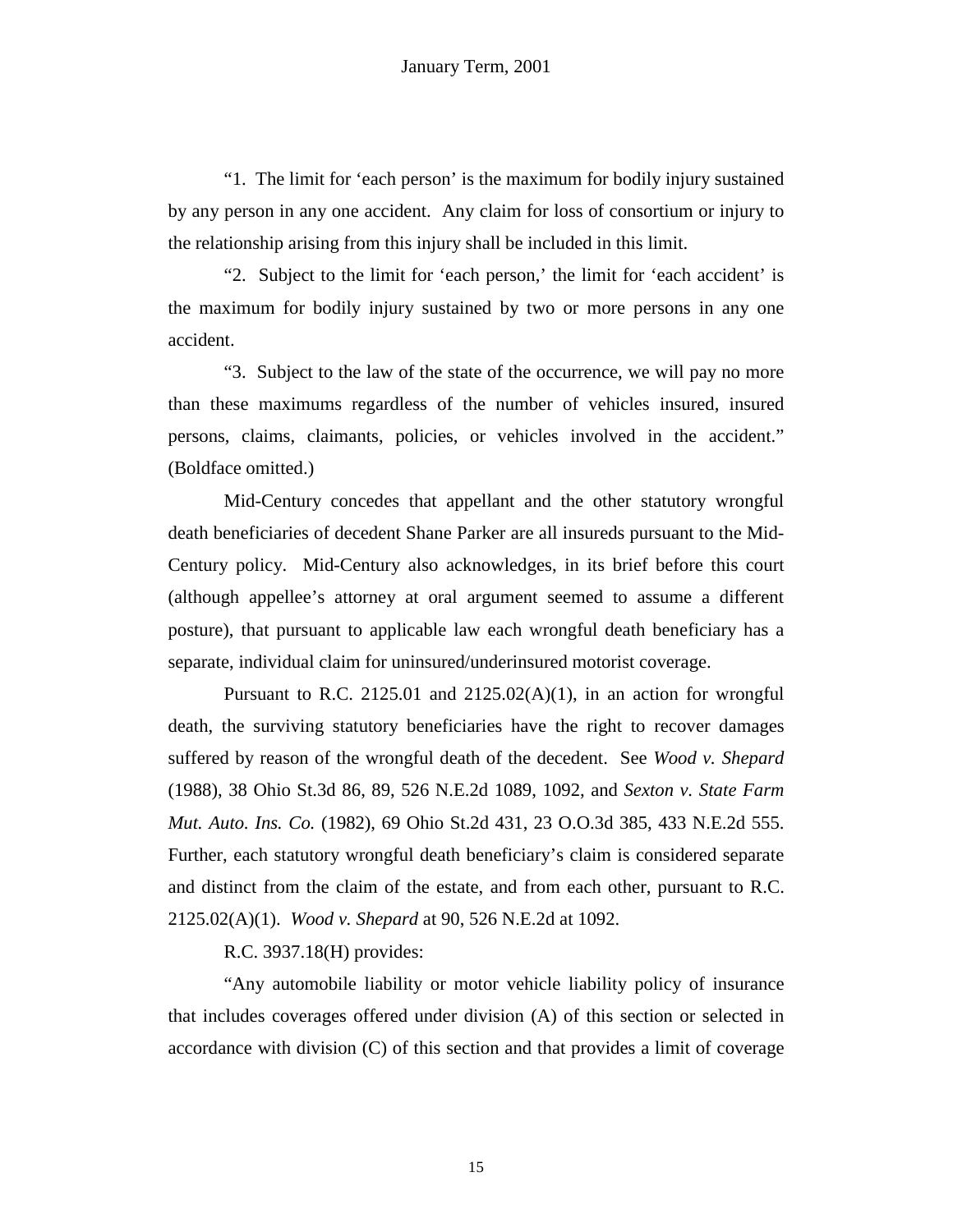for payment for damages for bodily injury, including death, sustained by any one person in any one automobile accident, may, notwithstanding Chapter 2125. of the Revised Code, include terms and conditions to the effect that all claims resulting from or arising out of any one person's bodily injury, including death, shall collectively be subject to the limit of the policy applicable to bodily injury, including death, sustained by one person, and, for the purpose of such policy limit shall constitute a single claim. Any such policy limit shall be enforceable regardless of the number of insureds, claims made, vehicles or premiums shown in the declarations or policy, or vehicles involved in the accident."

 As set forth above, R.C. 3937.18(H) permits automobile liability insurers to include provisions in their insurance policies that consolidate all individual wrongful death claims arising out of any one person's bodily injury into a single claim and thereby limit all wrongful death damages to a single per-person policy limit. This consolidation must affirmatively appear in the policy, *i.e.*, insurers must include language within their policies of insurance that clearly and unambiguously consolidates such claims in order to give effect to such a limit. *United States Fid. & Guar. Co. v. Lightning Rod Mut. Ins. Co.* (1997), 80 Ohio St.3d 584, 586, 687 N.E.2d 717, 719. In addition, it is well settled that "[w]here provisions of a contract of insurance are reasonably susceptible of more than one interpretation, they will be construed strictly against the insurer and liberally in favor of the insured." *King v. Nationwide Ins. Co.* (1988), 35 Ohio St.3d 208, 519 N.E.2d 1380, syllabus.

 Appellant contends in regard to the certified question that ambiguity exists in at least two respects. First, appellant urges us to find that the terms "loss of consortium" and "injury to the relationship" as used in the Mid-Century policy are ambiguous. Second, appellant contends that the Mid-Century policy language does not unambiguously consolidate *all damages* arising out of one person's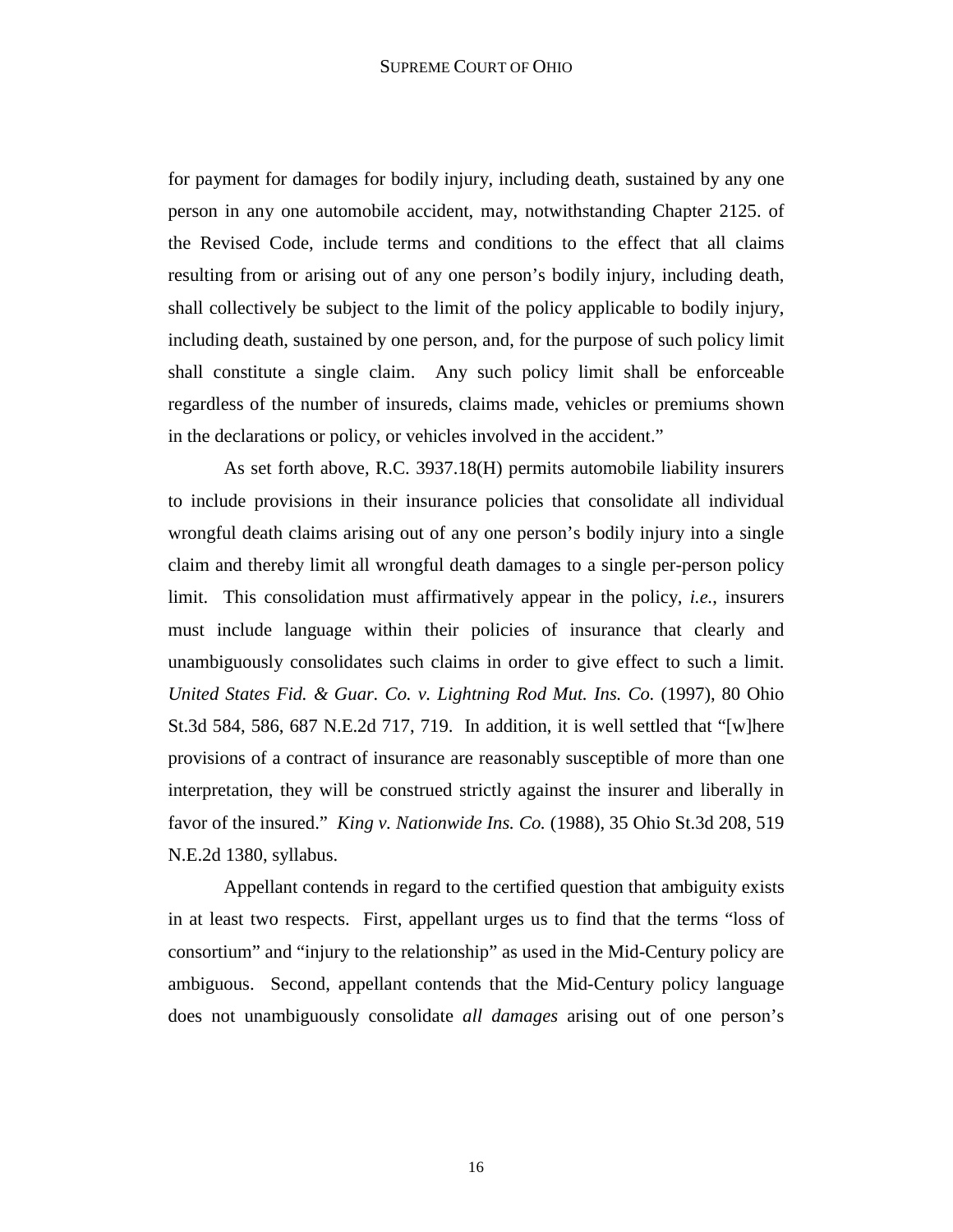death to a single per-person limit but, instead, consolidates only loss-ofconsortium claims and injury-to-the-relationship claims into a single claim.

 In attempting to limit wrongful death damages, insurers are not required to use the exact wording set forth in R.C. 3937.18(H) or any other specific language. R.C. 3937.18(H) provides that automobile liability insurance policies "may  $* * *$ include terms and conditions *to the effect* that all claims resulting from or arising out of any one person's bodily injury, including death, shall collectively be subject to the limit of the policy applicable to bodily injury, including death, sustained by one person, and, for the purpose of such policy limit shall constitute a single claim." (Emphasis added.)

 The Mid-Century policy provides in "Part II—Uninsured Motorist, Coverage  $C$ ,<sup> $4$ </sup> that the insurer "will pay all sums which an insured person is legally entitled to recover as damages from the owner or operator of an uninsured motor vehicle because of bodily injury sustained by the insured person." (Boldface omitted.) "Bodily injury" is defined in the Mid-Century policy as "bodily injury to or sickness, disease or death of any person." According to the Mid-Century policy's uninsured/underinsured motorist provision, an "[i]nsured person" means "[a]ny person for damages that person is entitled to recover because of bodily injury to you, a family member, or another occupant of your insured car." (Boldface omitted.)

 As set forth in these sections of the Mid-Century policy, appellee has selected specific language that clearly allows for recovery of uninsured and underinsured motorist benefits for qualifying statutory wrongful death beneficiaries. The Mid-Century policy language provides that appellee "will pay all sums which an insured person is legally entitled to recover as damages from the owner or operator of an uninsured motor vehicle *because of* bodily injury sustained by the insured person." (Emphasis added and boldface omitted.)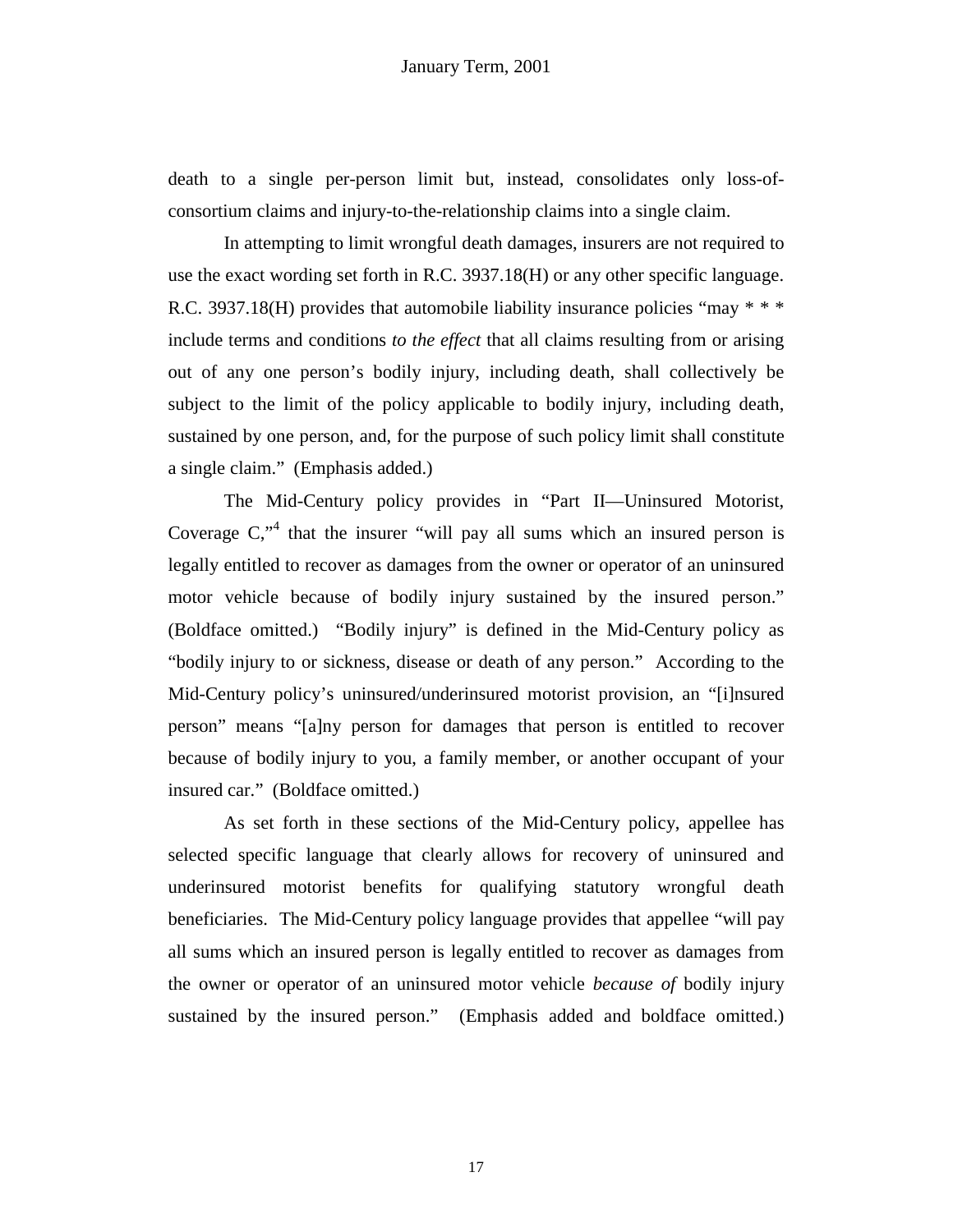Further, "insured person" is defined as "any person for damages that person is entitled to recover *because of* bodily injury to you, a family member, or another occupant of your insured car." (Emphasis added and boldface omitted.)

 The question, however, remains whether the Mid-Century policy clearly and unambiguously limited all losses that resulted from the death of Shane Parker to a single per-person policy limit. The "Limits of Liability" section of the uninsured/underinsured motorist provision of the policy provides:

 "The limits of liability shown in the Declarations apply subject to the following:

 "1. The limit for 'each person' is the maximum for bodily injury sustained by any person in any one accident. Any claim for loss of consortium or injury to the relationship arising from this injury shall be included in this limit."

 We do not agree with appellant that the phrases "loss of consortium" and "injury to the relationship" are ambiguous. The term "consortium" has long been part of English and American jurisprudence. Moreover, in *Gallimore v. Children's Hosp. Med. Ctr.* (1993), 67 Ohio St.3d 244, 617 N.E.2d 1052, at paragraphs one and two of the syllabus, we interpreted "consortium" to include services, society, companionship, comfort, love, solace, affection, guidance, and counsel. Thus, we reject appellant's contention that this term is "so broad as to be meaningless."

 Furthermore, while we agree with appellant that a "loss of consortium" action is different from a wrongful death action, we find that the phrase "injury to the relationship" is a clear reference to claims for wrongful death as contemplated by the Mid-Century policy. In reaching its resolution on this issue, the Montgomery County Court of Appeals noted that "an action for wrongful death arises out of the relationship between the decedent and his or her relatives [and thus] it is an injury to the relationship as defined by the policy."

-

<sup>4.</sup> This provision of the Mid-Century policy includes *under*insured motorist coverage.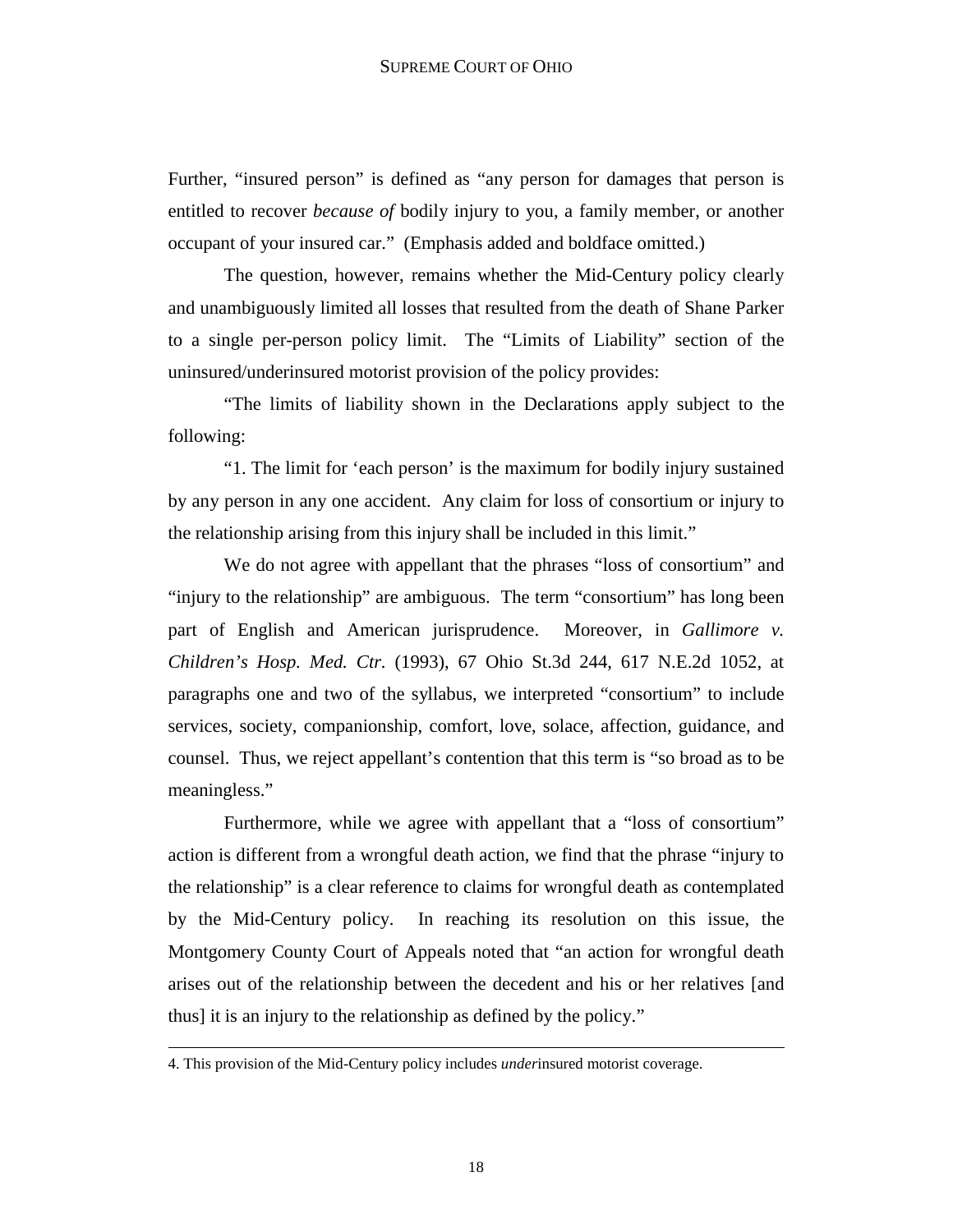In an action for wrongful death pursuant to R.C. 2125.01, the surviving spouse, children, and parents of the decedent are all rebuttably presumed to have suffered damages by reason of the wrongful death. R.C.  $2125.02(A)(1)$ . The right of the statutory wrongful death beneficiaries to recover damages arises as a result of the suffering incurred by reason of the wrongful death of the decedent. *Wood v. Shepard*, 38 Ohio St.3d at 89, 526 N.E.2d at 1092. While the action itself arises out of the death of the decedent, the action is brought for the "exclusive benefit" of decedent's next of kin. R.C. 2125.02(A)(1). In that regard, the wrongful death itself and the relationship between the decedent and his next of kin are inextricably intertwined. It is axiomatic that there would be no cause of action for wrongful death without both a wrongful death and the existence of at least one living statutory beneficiary of the decedent. Thus, we agree with the court of appeals that the language "loss of consortium or injury to the relationship" encompasses all derivative claims, including claims for wrongful death.

 The remainder of paragraph one of the "Limits of Liability" section is also clear. In construing this remaining policy language, we find that the Mid-Century policy does clearly and unambiguously restrict all wrongful death claims to a single per-person policy limit. This section provides that the "each person" limit of \$100,000, as shown on the declarations page of the policy, is the maximum amount available for bodily injury sustained by any person in any one accident. Only one person, Shane Parker, sustained bodily injury. The "bodily injury" sustained by Parker was his death. Bodily injury is defined in the Mid-Century policy as including death. Because we have concluded that the phrase "injury to the relationship" encompasses wrongful death claims, any claim arising from the wrongful death of Shane Parker is included in the single each-person policy limit.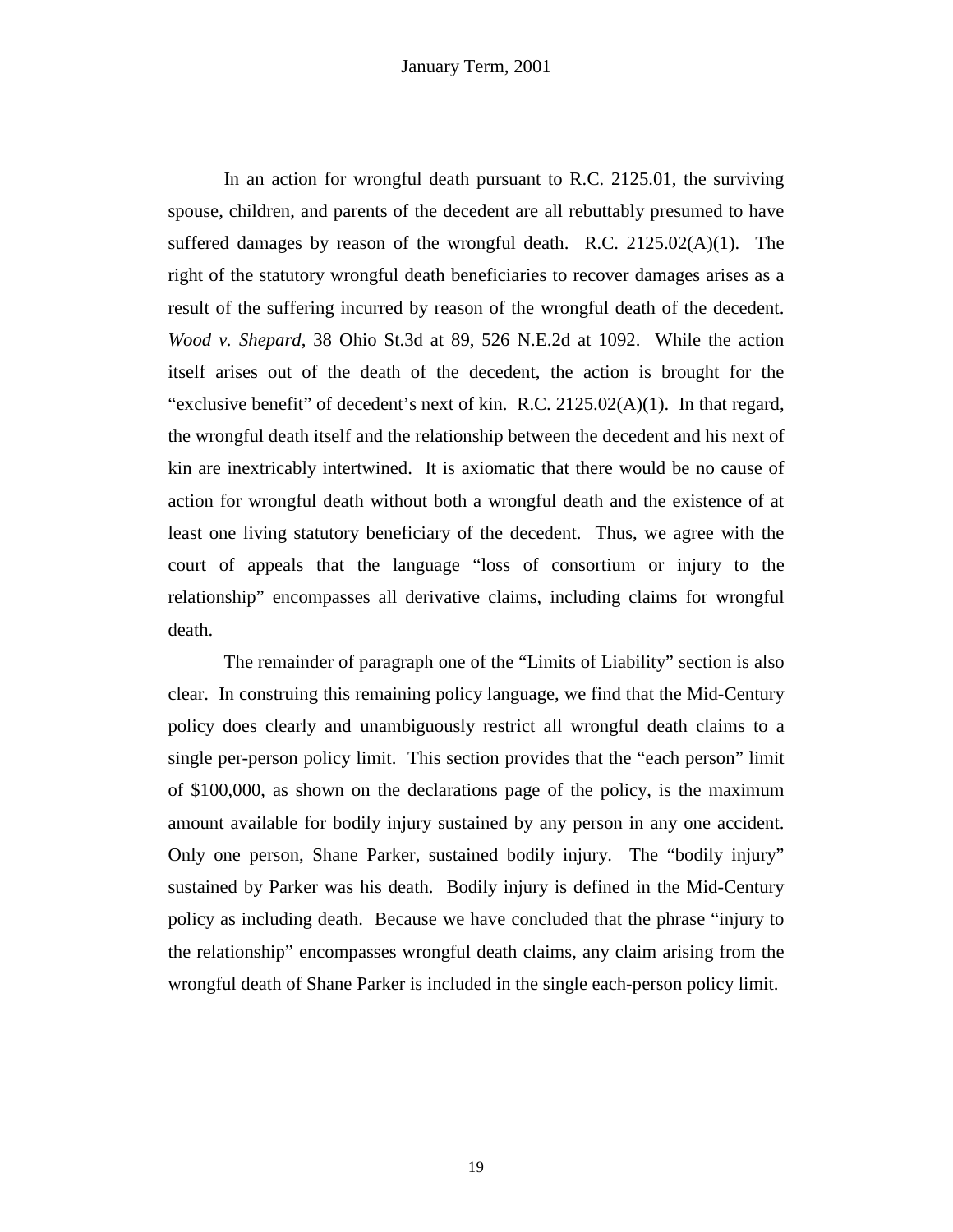Therefore, we hold that the language of the Mid-Century policy restricting all wrongful death claims to the single each-person policy limit is clear and unambiguous.

 Accordingly, the judgment of the court of appeals is affirmed in all respects.

*Judgment affirmed.* 

RESNICK, F.E. SWEENEY and PFEIFER, JJ., concur.

 MOYER, C.J., COOK and LUNDBERG STRATTON, JJ., concur in part and dissent in part.

\_\_\_\_\_\_\_\_\_\_\_\_\_\_\_\_\_\_

 **COOK, J., concurring in part and dissenting in part.** I agree with that part of the majority opinion that addresses whether the wrongful death claims can be limited to a single per-person limit. But because the majority also reaches and resolves an issue that is not before this court, I respectfully dissent from the syllabus and that part of the opinion regarding R.C. 3937.18(A)(2).

I

The majority devotes several pages to interpreting the "amounts available for payment" language in R.C. 3937.18( $A$ )(2). In fact, the majority goes so far as to "affirm" the court of appeals on this issue and carry its interpretation over to the syllabus. The syllabus and analysis of R.C. 3937.18(A)(2), however, are gratuitous because the issue is not even before this court. Neither party appealed the portion of the court of appeals' opinion that interpreted the "amounts available for payment" language. Although Clark mentioned the issue in her brief to this court, we did not accept jurisdiction over this issue. Accordingly, the only issue actually raised here is whether Mid-Century's policy properly limited wrongful death claims to a single per-person limit. By "deciding" the R.C. 3937.18(A)(2) question, the majority reaches out to address an issue not directly presented by this case. See *Gibson v. Meadow Gold Dairy* (2000), 88 Ohio St.3d 201, 203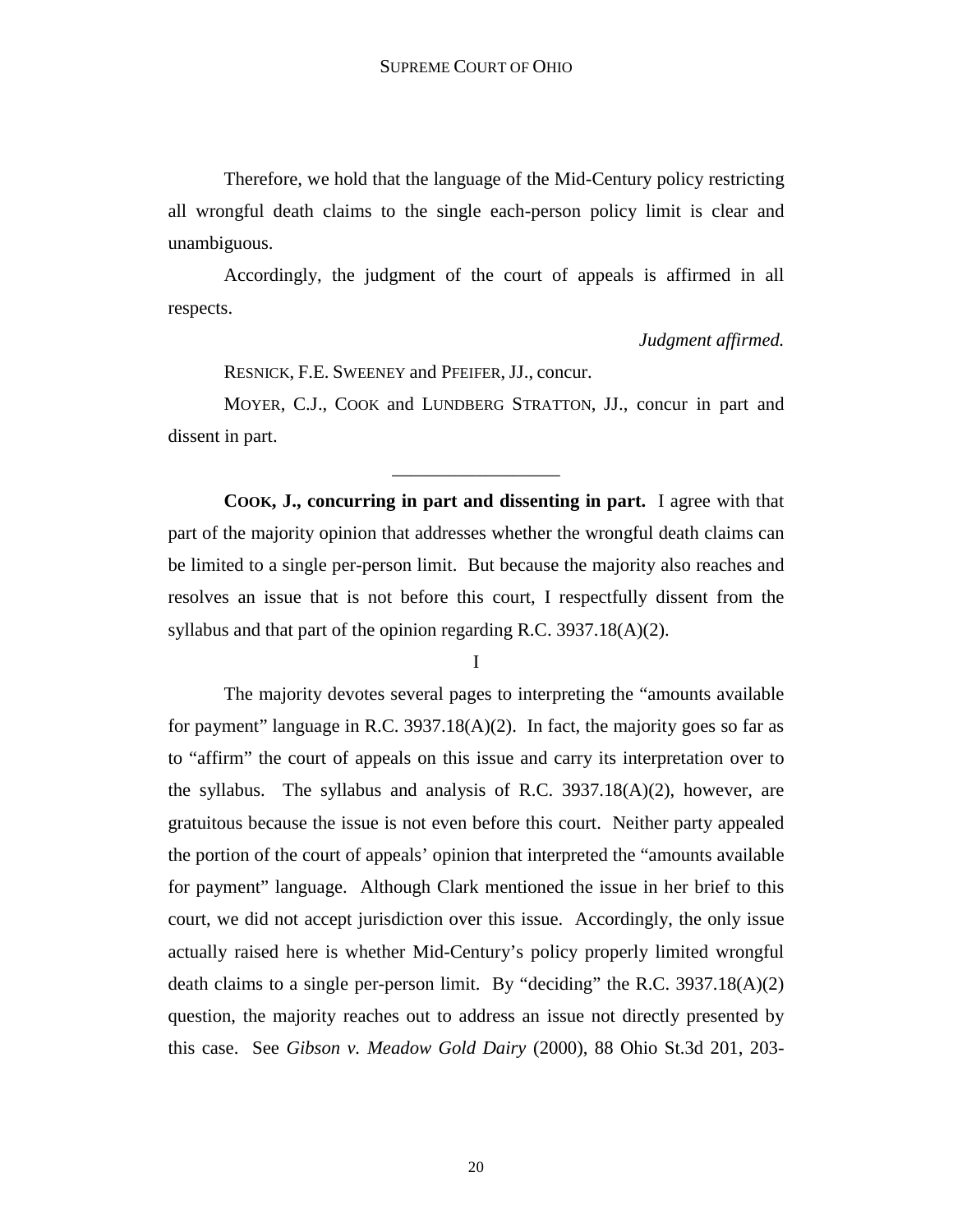204, 724 N.E.2d 787, 789 (choosing not to render an "advisory opinion" on an issue not directly presented). The result is syllabus law crafted from nothing more than dicta.

II

 Even if the "amounts available for payment" language in R.C.  $3937.18(A)(2)$  were before the court in this cause, I would nevertheless dissent because I view the majority decision as misconstruing the validity of *Motorists Mut. Ins. Co. v. Andrews* (1992), 65 Ohio St.3d 362, 604 N.E.2d 142, misappropriating authority reserved to the General Assembly, and misapplying the statute's "triggering" provision. Following an overview of pre-1994 R.C.  $3937.18(A)(2)$ , I shall discuss each point in turn.

A. R.C. 3937.18(A)(2) Pre-S.B. 20

 The version of R.C. 3937.18(A)(2) in effect prior to the passage of Am.Sub.S.B. No. 20 ("S.B. 20") served three functions:

 First, the subsection's opening sentence set the minimum amount of underinsured motorist coverage ("UIM coverage") to be offered by an insurer: "Underinsured motorist coverage \* \* \* shall be in an amount of coverage equivalent to the automobile liability or motor vehicle liability coverage \* \* \*." 142 Ohio Laws, Part I, 1739.

 Second, the subsection's first sentence also established that UIM coverage was triggered for the insured only "where the limits of coverage available for payment to the insured under all bodily injury liability bonds and insurance policies covering persons liable to the insured are less than the limits for the insured's uninsured motorist coverage at the time of the accident." This triggering language explicitly mandates a limits-to-limits comparison. *Id*. at 1739-1740.

 Third, the subsection's second sentence explained how the limits of an insured's recovery were to be calculated: "The limits of liability for an insurer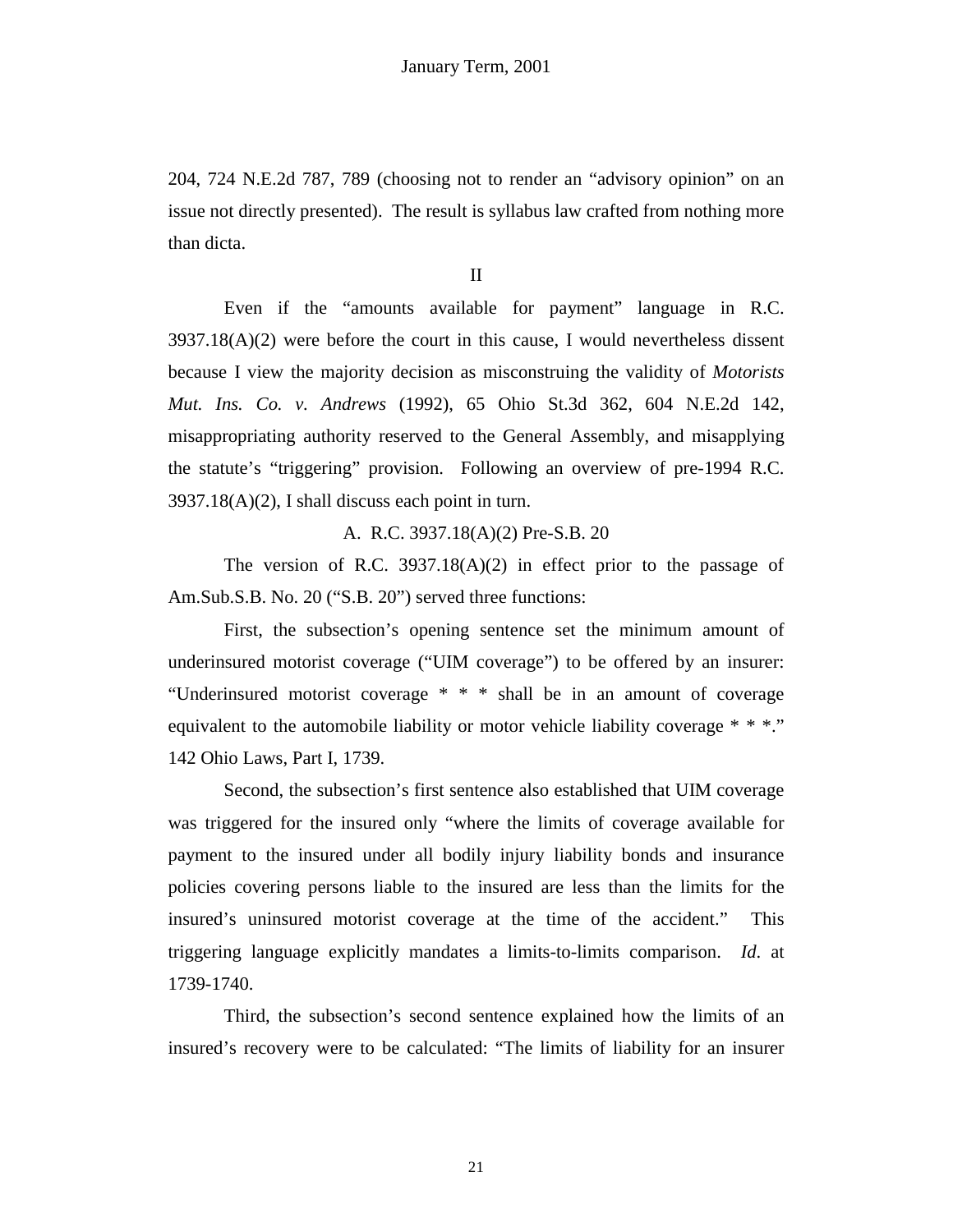providing underinsured motorist coverage shall be the limits of such coverage, less those amounts actually recovered under all applicable bodily injury liability bonds and insurance policies covering persons liable to the insured." *Id*. at 1740.

 This court interpreted the triggering language in *Hill v. Allstate Ins. Co.* (1990), 50 Ohio St.3d 243, 553 N.E.2d 658. We held that "[u]nless otherwise provided by an insurer, underinsured motorist liability insurance coverage is not available to an insured where the limits of liability contained in the insured's policy are identical to the limits of liability set forth in the tortfeasor's liability insurance coverage." *Id*., syllabus.

 Nearly three years later, the court revisited the triggering provision of former R.C. 3937.18(A)(2) in *Andrews*, 65 Ohio St.3d 362, 604 N.E.2d 142. Specifically, the court addressed "whether underinsured motorist coverage is available to an insured where the tortfeasor's policy limit is greater than the insured's policy limits but the claims of *multiple* claimants have resulted in undercompensation of the insured's injuries." (Emphasis added.) *Id*. at 364, 604 N.E.2d at 144. In finding that such circumstances triggered underinsured motorist coverage, the court construed the phrase "the limits of coverage available for payment" in the first sentence of subsection (A)(2) to mean "the *amount actually available for payment*" under the tortfeasor's policy. (Emphasis added.) *Id*. at 366, 604 N.E.2d at 145-146.

 The court again considered former R.C. 3937.18(A)(2) in *Savoie v. Grange Mut. Ins. Co.* (1993), 67 Ohio St.3d 500, 620 N.E.2d 809. There, we addressed whether multiple parties could recover UIM benefits when the limits of the UIM policy involved are identical to the limits of the tortfeasor's liability policy. *Id*. at 508, 620 N.E.2d at 815. *Savoie* explicitly overruled *Hill*'s limits-tolimits comparison and held that "[a]n underinsurance claim must be paid when the individual covered by an uninsured/underinsured policy suffers damages that exceed those monies available to be paid by the tortfeasor's liability carriers." *Id.,*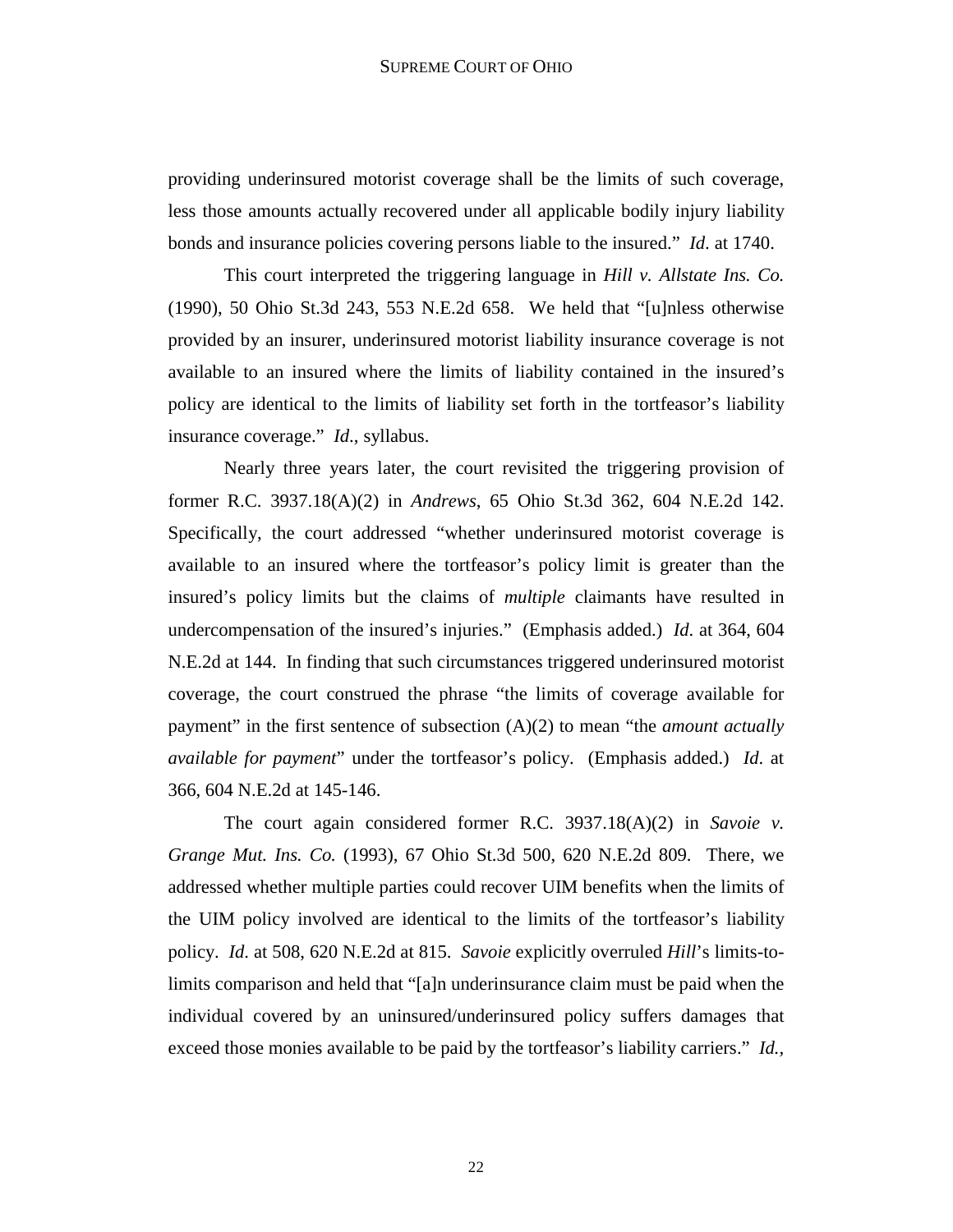paragraph three of the syllabus. With this holding, the *Savoie* court implicitly construed "the limits of coverage available for payment" to mean "the amounts which the tortfeasor's insurer has already paid." *Id*. at 508, 620 N.E.2d at 815. Notably, while the language of the *Savoie* construction varies slightly from the construction set forth in *Andrews*, the result of the *Savoie* holding is the same as the holding in *Andrews*. Neither case's interpretation of the R.C. 3937.18(A)(2) triggering provision, however, is consistent with the intent of the General Assembly.

B. Legislative Intent and the R.C. 3937.18(A)(2) Triggering Provision

 By reaching the setoff issue, the majority implicitly accepts that UIM coverage has first been triggered. But the majority ignores that the legislature expressly stated that it intended to supersede the interpretation of the triggering provision espoused in *Andrews* and *Savoie*. In so doing, the General Assembly intended to provide for a limits-to-limits comparison in the triggering provision. And once a limits-to-limits comparison is done in this case, UIM coverage is not triggered, and the setoff question is not even reached.

 The majority of this court continues to indulge its preferred public policy. It evaluates the practical consequences of construing R.C.  $3937.19(A)(2)$  as a limits-to-limits comparison and, finding the consequence of such a construction unpalatable, repeatedly concludes that this simply cannot be what the legislature intended.

 I find that the plain language of the triggering provision mandates a limitsto-limits comparison. But even assuming *arguendo* that the statute is ambiguous, the court may consider, in addition to other matters, not just the object of the statute and the consequences of a particular construction, but also "[t]he circumstances under which the statute was enacted," "the legislative history," and "[t]he common law or former statutory provisions, including laws upon the same or similar subjects." R.C. 1.49 $(B)$ ,  $(C)$ , and  $(D)$ . It is axiomatic that "[a]mbiguity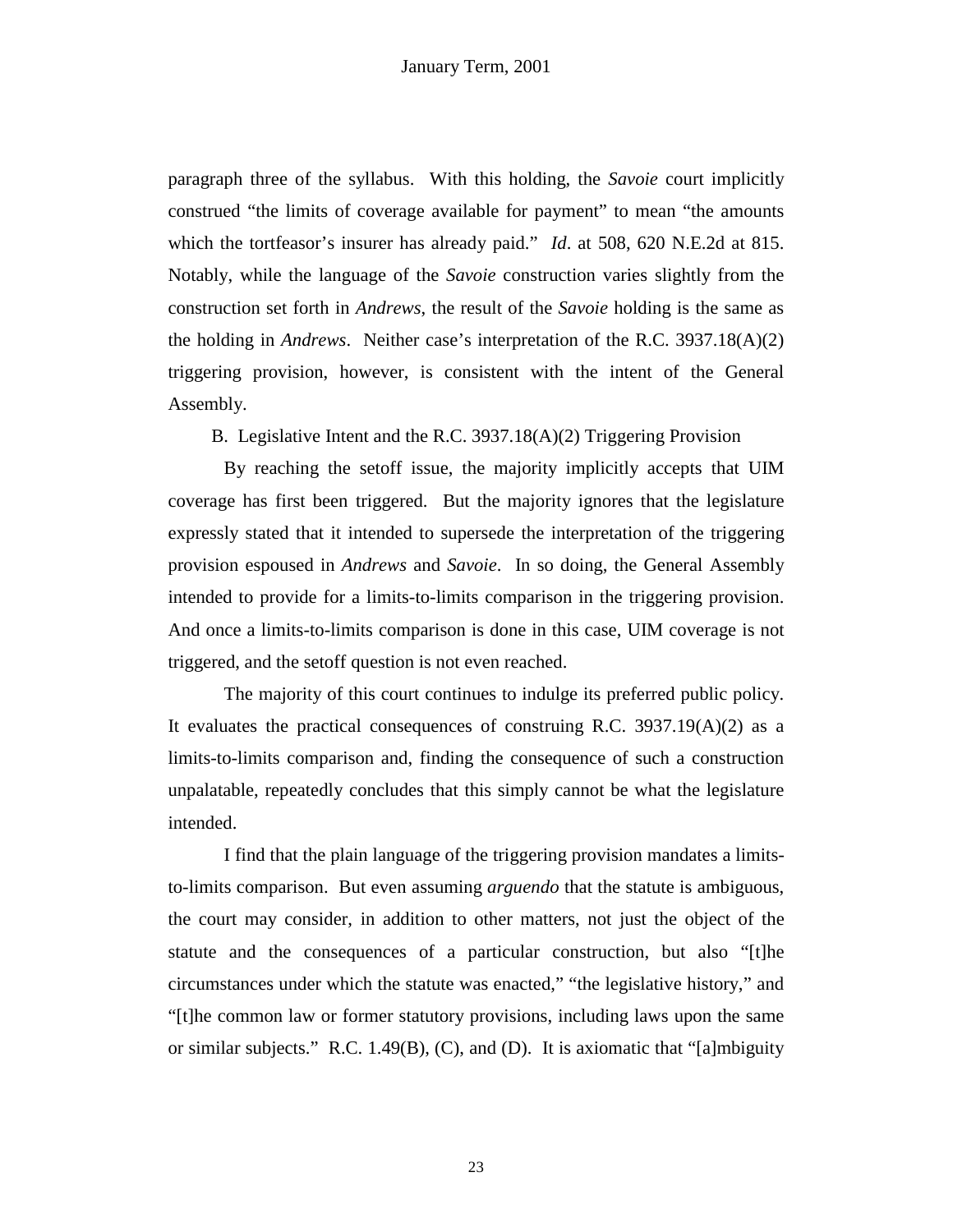in a statute should be resolved by examining the legislative intent of the statute." *Delli Bovi v. Pacific Indemn. Co.* (1999), 85 Ohio St.3d 343, 345, 708 N.E.2d 693, 694.

 The majority relies heavily upon the purported absence of a legislative explanation for the altered language of the setoff provision, stating that "[w]e find it significant that nowhere in the S.B. 20 amendments to R.C. 3937.18(A)(2), either in the codified or uncodified sections, does the General Assembly indicate any intent, expressed or implied, to legislatively supersede our decision in *Andrews*." The majority would thus presume that *Andrews'*s interpretation of the triggering provision remains valid. But the uncodified law states:

 "It is the intent of the General Assembly in amending division (A)(2) of section 3937.18 of the Revised Code to supersede the effect of the holding of the Ohio Supreme Court in the October 1, 1993 decision in *Savoie v. Grange Mut. Ins. Co.* (1993), 67 Ohio St.3d 500, [620 N.E.2d 809], relative to the application of underinsured motorist coverage in those situations involving accidents where the tortfeasor's bodily injury liability limits are greater than or equal to the limits of the underinsured motorist coverage." Section 7, S.B. 20, 145 Ohio Laws, Part I, 238.

 Given such an explicit expression of legislative intent, I cannot agree that the General Assembly intended to adhere to the *Andrews-Savoie* construction of the triggering provision of R.C. 3937.18(A)(2). Because *Savoie* and *Andrews* contain the same erroneous interpretation of the statute, superseding *Savoie* has the practical effect of superseding *Andrews*. The "triggering" sentence of R.C. 3937.18(A)(2) should therefore not be interpreted pursuant to the *Andrews*-*Savoie* "amount recovered to limits of UIM coverage" comparison. Rather, the uncodified law should be viewed as evincing an intent to correct this court's prior, erroneous interpretation of the triggering provision set forth in *Andrews* and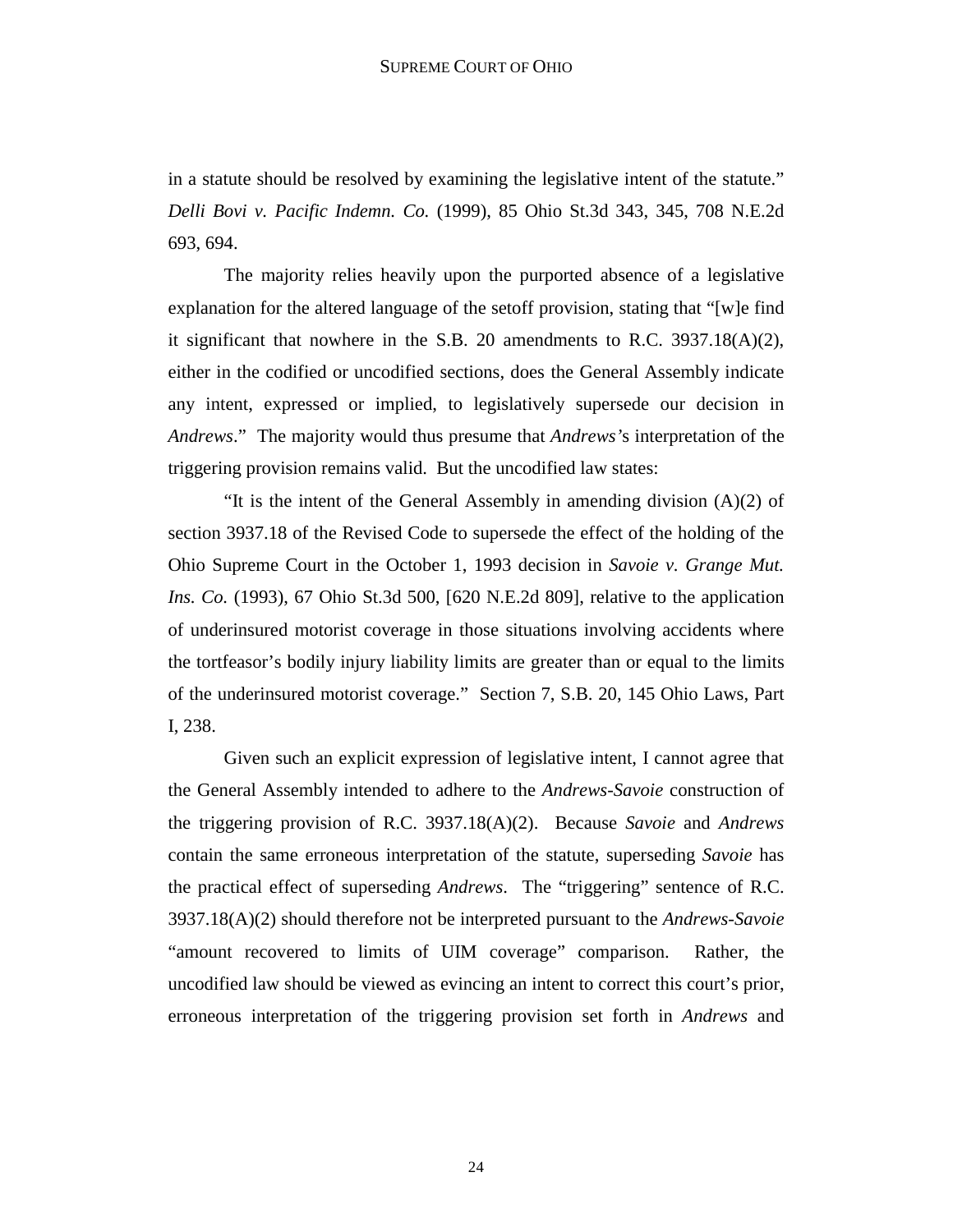*Savoie* and to reinforce the limits-to-limits comparison that the plain language of the statute warrants.

 I note that the effect of the statutory scheme is not to vitiate the actual existence of UIM coverage as some may claim. Rather, the insured has purchased coverage that, as with much insurance, is subject to context-specific determinations of applicability. While the policy may not provide accessible coverage in regard to a specific claim, depending upon a limits-to-limits comparison, the policy may at the same time remain fully accessible in another claim. The insured chooses the amount of coverage he desires and is free to contract for greater levels of coverage that would increase the likelihood of applicability.

C. The Public Policy Behind R.C. 3937.18(A)(2)

 Instead of acknowledging the uncodified law, the majority continues to rely upon "the public policy behind the enactment of the underinsured motorist statute, as well as the statutory language" to conclude that "the purpose of underinsured (and uninsured) motorist coverage is to treat injured automobile liability policyholders the same whether a tortfeasor is underinsured or uninsured." I disagree for two reasons.

 First, the express words chosen by the General Assembly in the enacted statute and in the uncodified law evince a public policy contrary to that policy espoused by the majority. The second sentence of R.C.  $3937.18(A)(2)$  as amended by S.B. 20 states, as the majority recognizes, that underinsured motorist coverage is not excess insurance to other applicable coverages. That sentence provides that "[u]nderinsured motorist coverage \* \* \* shall be provided only to afford the insured an amount of protection *not greater than* that which would be available under the insured's uninsured motorist coverage if the person or persons liable were uninsured at the time of the accident." (Emphasis added.) 145 Ohio Laws, Part I, 210-211. While this declaration of purpose does not *preclude* equal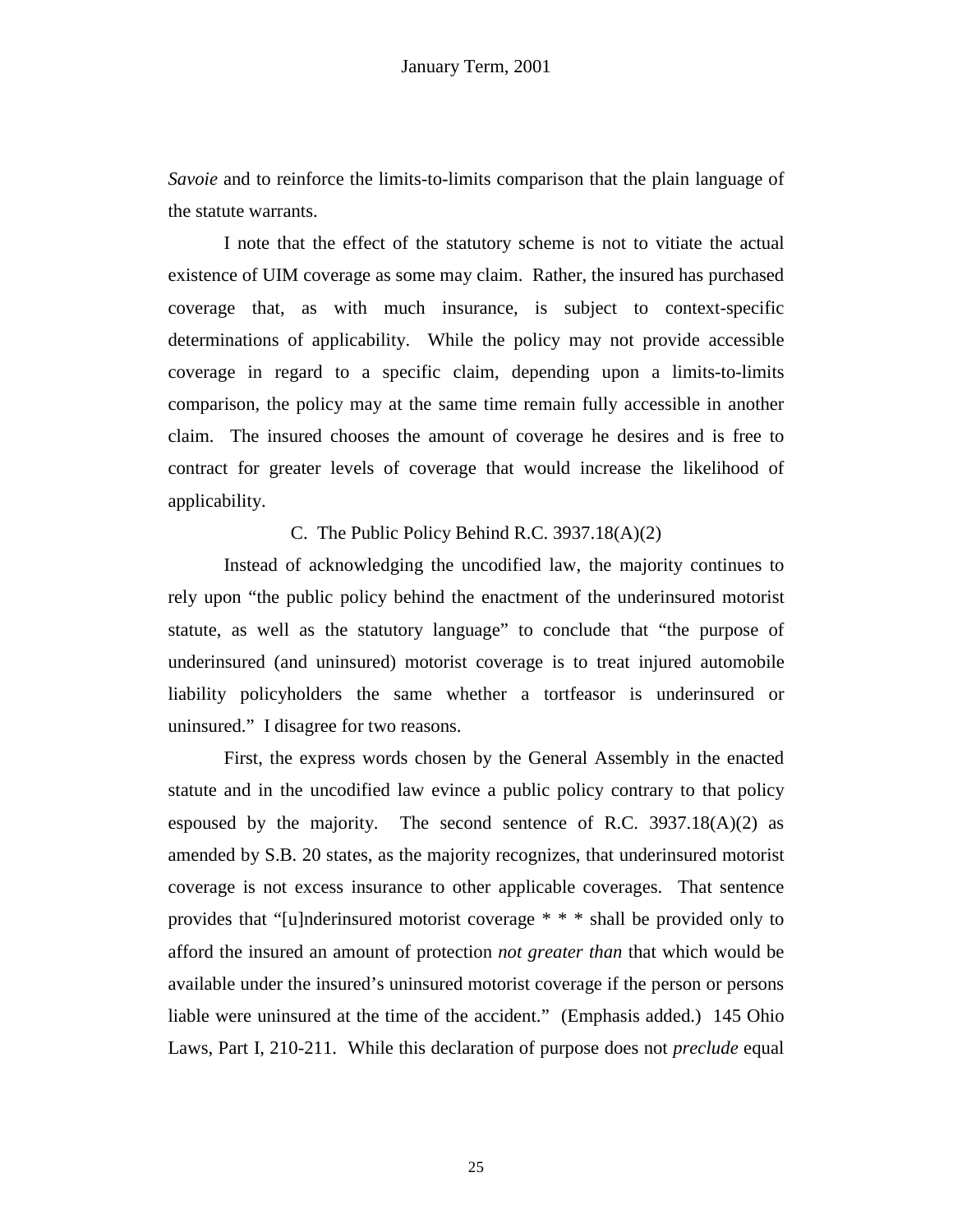recovery, neither does it *guarantee* equal recovery. Rather, the sentence operates only as a *limitation* on the amount of recovery through UIM coverage. Because a statute is to be read in its entirety, the first sentence of R.C.  $3937.18(A)(2)$  as described in the foregoing discussion demonstrates the intent to permit potentially different results under UM versus UIM coverage. Even if this provision is construed as ambiguous, the previously addressed, probative, uncodified law found in S.B. 20 reveals the legislative intent to overrule expressly the *Andrews*-*Savoie* rationale and to preserve the limits-to-limits comparison in the triggering provision, however inequitable a result it may at times produce. See Section 7, S.B. 20, 145 Ohio Laws, Part I, 238.

 Second, this court's past articulation of the presumed public policy underlying the statutory scheme lacks support. In *James v. Michigan Mut. Ins. Co.* (1985), 18 Ohio St.3d 386, 389, 18 OBR 440, 443, 481 N.E.2d 272, 274, the court stated:

 "Underinsured motorist coverage was first required by statute after the legislature discovered the 'underinsurance loophole' in *uninsured* motorist coverage—*i.e*., persons injured by tortfeasors having extremely low liability coverage were being denied the same coverage that was being afforded to persons who were injured by tortfeasors having *no* liability coverage. Thus, the original motivation behind the enactment of [former] R.C. 3937.181(C) was to assure that persons injured by an underinsured motorist would receive at least the same amount of total compensation that they would have received if they had been injured by an uninsured motorist." (Emphasis *sic*.)

 The articulation of public policy set forth in *James* should not be, and cannot be, regarded as authoritative. This is so because there is no authority supporting *James*'s declaration of public policy, as a review of the legislative history of R.C. 3937.18 and 3937.181 reveals.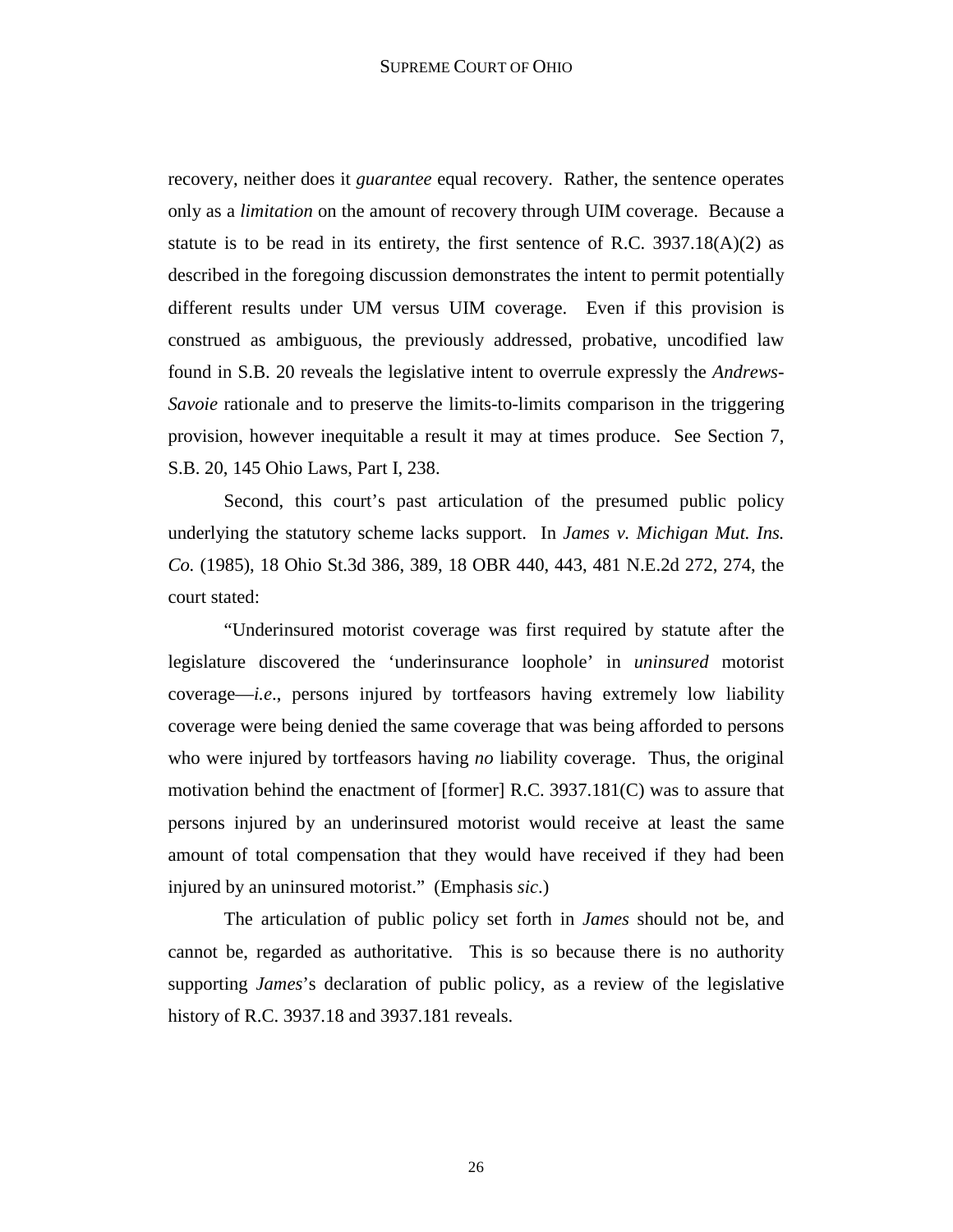The passage of Am.Sub.H.B. No. 22 in 1979 amended former R.C. 3937.18 and enacted former R.C. 3937.181. 138 Ohio Laws, Part I, 1459. The amendments to former R.C. 3937.18 related to UM coverage and are not germane here. Rather, the present inquiry is concerned with the enactment of former R.C. 3937.181.

 Former R.C. 3937.181(A) defined underinsured motorist coverage and explained its application:

 "As used in this section, 'underinsured motorist coverage' means coverage in an automobile or motor vehicle liability policy protecting an insured against loss for bodily injury, sickness, or disease, including death, where the limits of coverage available for payment to the insured under all bodily injury liability bonds and insurance policies covering persons liable to the insured are insufficient to pay the loss up to the insured's uninsured motorist coverage limits." 138 Ohio Laws, Part I, 1459.

 This provision did not guarantee UIM recovery equal to the amount recoverable under UM coverage. Rather, much like the second sentence of current R.C.  $3937.18(A)(2)$ , former R.C.  $3937.181(A)$  expressly limited UIM recovery to *no more than* the amount recoverable under UM coverage. This cannot be said to have created the guarantee of equal recovery that *James* and its progeny proclaimed as the public policy behind the statutory scheme.

 Nor does former R.C. 3937.181(C) support such public policy. Yet, the *James* majority stated that the claimed public policy motivated the enactment of that specific section. *James*, 18 Ohio St.3d at 389, 18 OBR at 443, 481 N.E.2d at 274-275. It was only in later decisions that the court stated that this "public policy" underlies the entirety of the statutory scheme. Neither construction was correct, as former R.C. 3937.181(C) provided:

 "The benefits provided under underinsured motorist coverages shall be subject to the same provisions as to denial of coverage, insolvency, subrogation,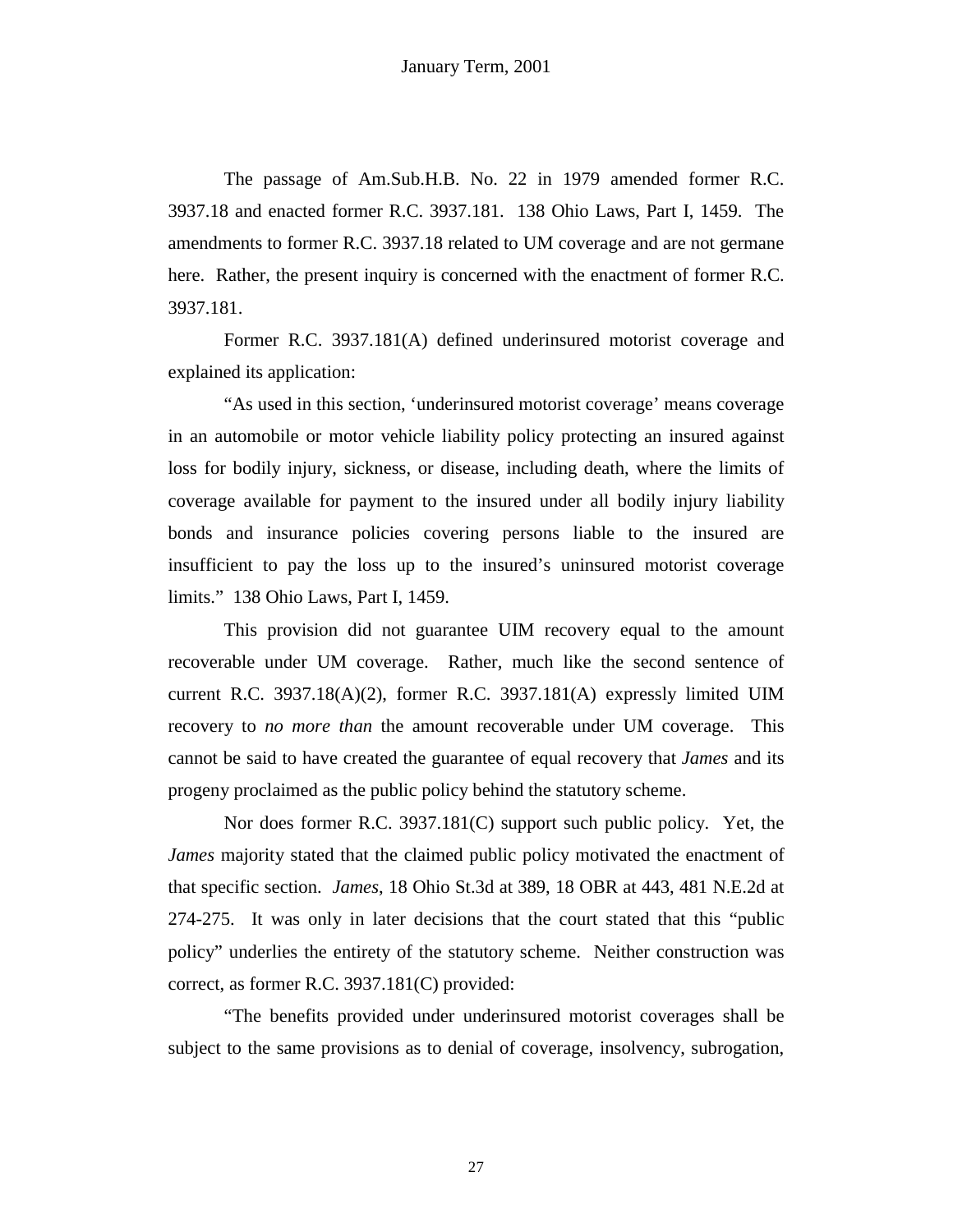or off-set as provided in uninsured motorist coverage under divisions (B), (C), and (D) of section 3937.18 of the Revised Code." 138 Ohio Laws, Part I, 1460.

 Former R.C. 3937.181(C) simply made various sections of the uninsured motorist statute applicable to underinsured coverage. Former R.C. 3837.18(B), for example, defined when a motor vehicle was to be classified as uninsured. Section (C) of that statute permitted a right of subrogation and offset, qualified by insolvency proceedings and "subject to the terms and conditions of [uninsured] coverage." *Id*. at 1459. Finally, section (D) precluded offset of workers' compensation recovery. *Id*. None of these sections articulated a public policy guaranteeing equal recovery regardless of whether a tortfeasor was underinsured or uninsured. Nor did they create a scheme whereby that would always be the end result. Instead, these statutory provisions simply placed qualifications and protections upon UIM recovery, once such recovery could be had under the statutory scheme. Therefore, there is simply no statutory support for the purported "public policy" animating *James*.

 Nonetheless, this court cited *James*'s articulation of the purported public policy underlying former R.C. 3937.181 as supporting the result reached in *Hill,* 50 Ohio St.3d at 246, 553 N.E.2d at 661. Such reliance was misplaced. In *Hill*, the court addressed a situation in which the injured insured happened to receive the same amount of recovery from UIM coverage that he would have received under UM coverage, not because of the purported public policy, but because he was a single claimant who had purchased the same UIM and UM coverage limits. Cf. *Beagle v. Walden* (1997), 78 Ohio St.3d 59, 63, 676 N.E.2d 506, 508-509 (explaining that because "[i]nsureds purchase their levels of protection," an insured who purchases equal UM/UIM coverage and who is the only claimant "is guaranteed total recovery for an accident up to those policy limits, regardless of the tortfeasor's insurance status"). The *Hill* court's reference to *James*'s public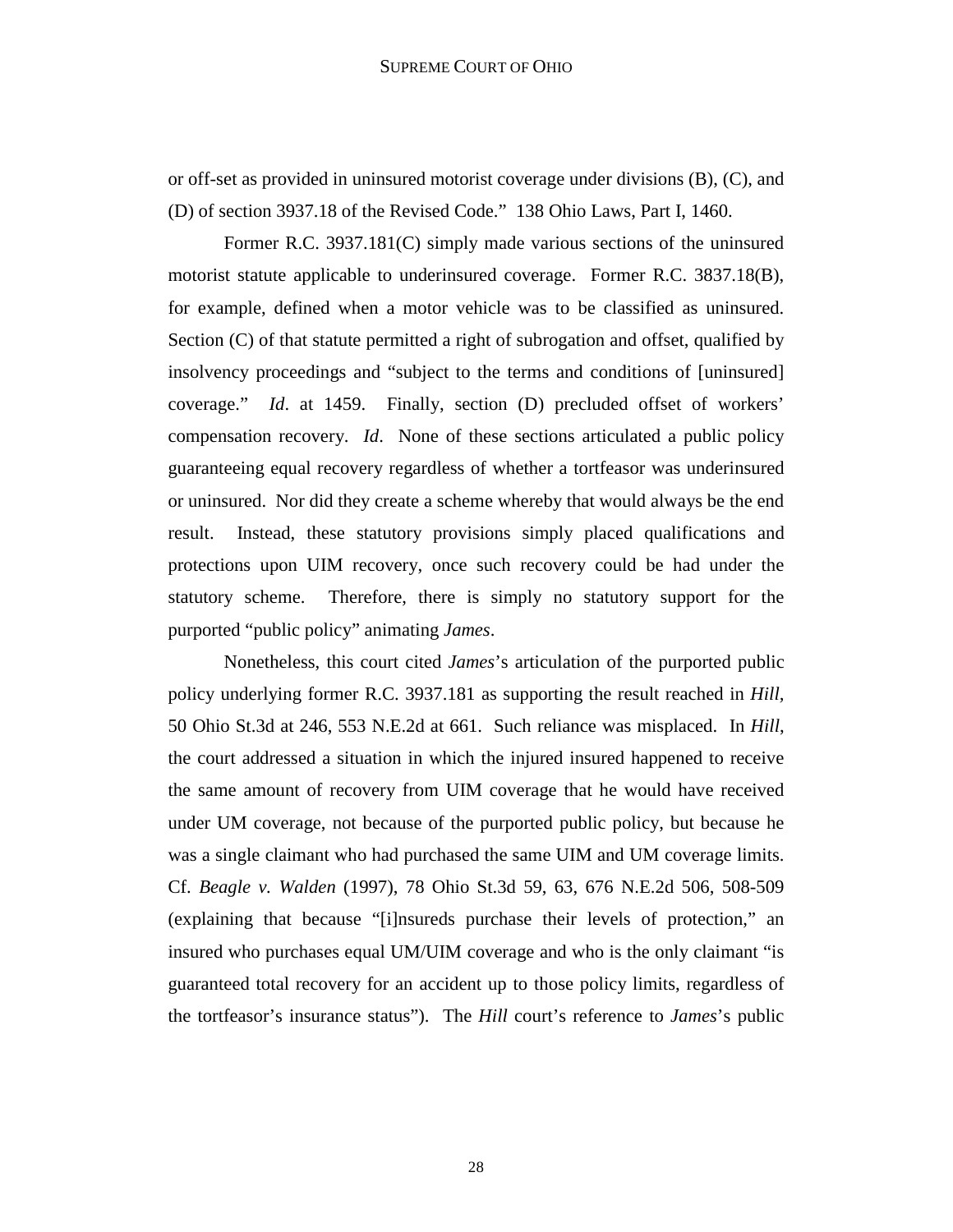policy was not dispositive, then, but merely mischaracterized the natural result of *Hill* as an outgrowth of public policy.

*James*'s "public policy" soon became an enabling mantra, relied upon to ignore the actual language of the triggering provision of R.C. 3937.18(A)(2). See, *e.g*., *Savoie*, 67 Ohio St.3d at 508, 620 N.E.2d at 815; *Andrews*, 65 Ohio St.3d at 364-365, 604 N.E.2d at 144-145 (both citing *James*). To accept *James*'s declaration of public policy is to accept judicial fiat as capturing the supposed will of the people. The *expressed* will of the people as set forth in the statutory language and uncodified law, however, rejects the majority's claimed public policy.

 With its analysis here, the majority uses this "public policy" to reject the legislature's decision and again decides what the UM/UIM insurance law of this state *should* be. But the role of a court is not to decide what the law *should* say; rather, the role of this court is to interpret what the law says *as it has been written by the General Assembly*—regardless of whether it constitutes sound policy. *Cablevision of the Midwest, Inc. v. Gross* (1994), 70 Ohio St.3d 541, 544, 639 N.E.2d 1154, 1156 ("A court's role is to interpret, not legislate").

D. UIM Coverage is not Triggered in This Case

 Following this court's decisions in *Andrews* and *Savoie*, the General Assembly amended the setoff provision of R.C. 3937.18( $A$ )(2) in 1994 with the passage of S.B. 20. Both the S.B. 20 version and current R.C.  $3937.18(A)(2)^5$ provide:

 "The policy limits of the underinsured motorist coverage shall be reduced by those amounts available for payment under all applicable bodily injury liability

<sup>5.</sup> The General Assembly amended other sections of R.C. 3937.18 in 1997 (147 Ohio Laws, Part II, 2372), 1999 (S.B. No. 57), and 2000 (Sub.S.B. No. 267). These amendments did not alter those provisions of R.C. 3937.18(A)(2) discussed herein.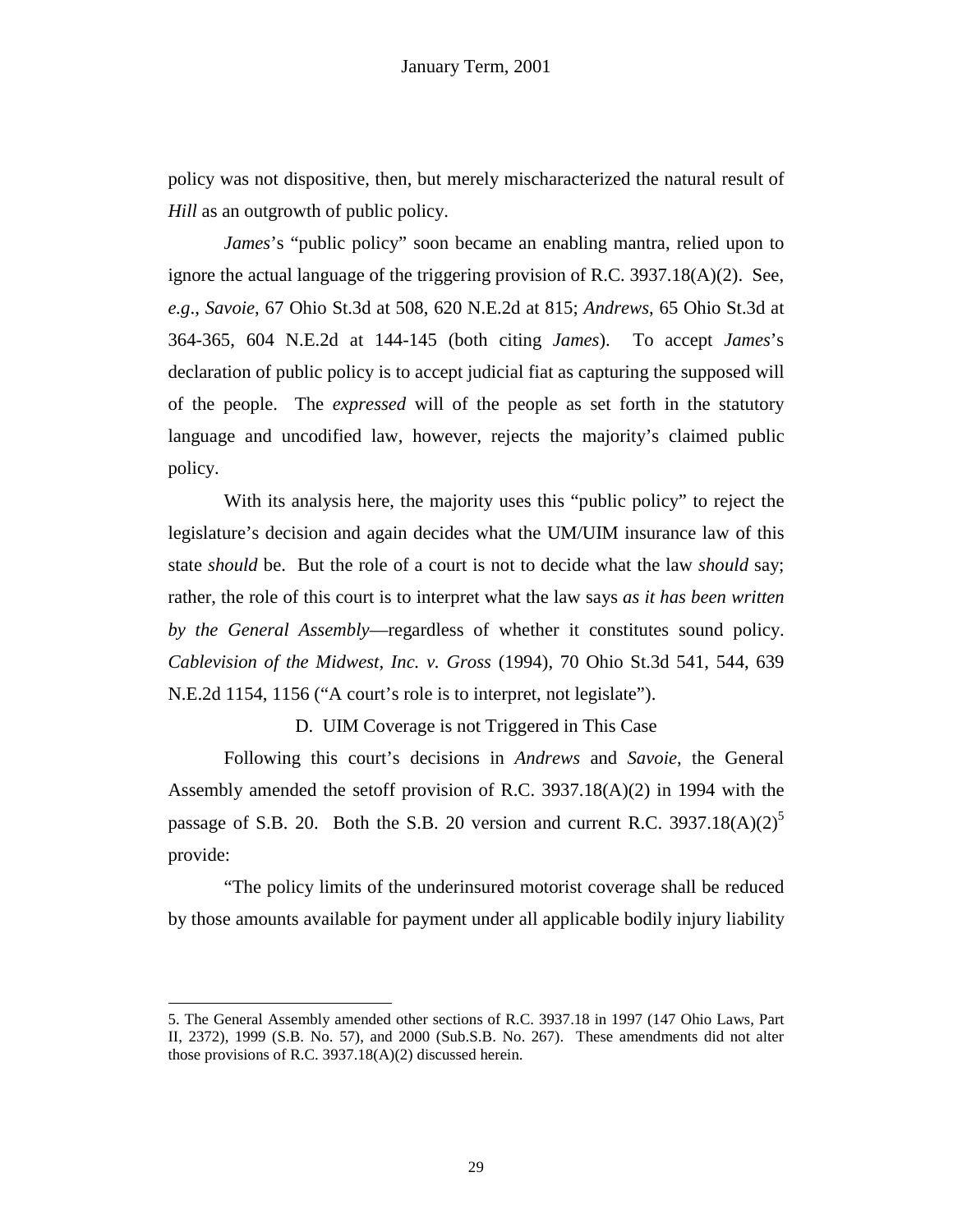bonds and insurance policies covering persons liable to the insured." 145 Ohio Laws, Part I, 211.

 In considering this amended language—specifically the change from "amounts actually recovered" to "amounts available for payment"—the majority concludes that the legislature intended to adhere to this court's pre-S.B. 20 interpretation in *Andrews* of what "amounts available for payment" means. Such reasoning espouses the view that the 1994 amendment to the statute was merely cosmetic, then, as it would have effected no substantive change.

 Not only does this case fail to present this issue to this court, but this case also *could not* properly present the setoff issue, because UIM coverage is not even triggered under the policies involved here. As the majority concedes, *Andrews* interpreted the triggering provision of  $(A)(2)$  and not the setoff provision. While *Andrews* construed "the limits of coverage available for payment" in the triggering provision of subsection (A)(2) to mean "the *amount actually available for payment*"—essentially the same as "those amounts actually recovered" in the language of the former setoff sentence of the subsection—this interpretation was erroneous both then and now. *Andrews*, 65 Ohio St.3d at 366, 604 N.E.2d at 145- 146. The *Andrews-Savoie* rationale has not only been superseded; moreover, it was predicated on an unsupported perception of public policy and was contrary to the plain language of R.C. 3937.18(A)(2).

 That statute's plain language both provided and provides for a limits-tolimits comparison in the triggering provision. In this case, the tortfeasor's liability coverage was in the amount of \$100,000 per person. Clark's UIM policy also had a \$100,000 per-person limit. Therefore, under the limits-to-limits comparison mandated by the first sentence of R.C. 3937.18(A)(2), Clark's UIM coverage is not triggered. The statute's setoff provision is therefore irrelevant.